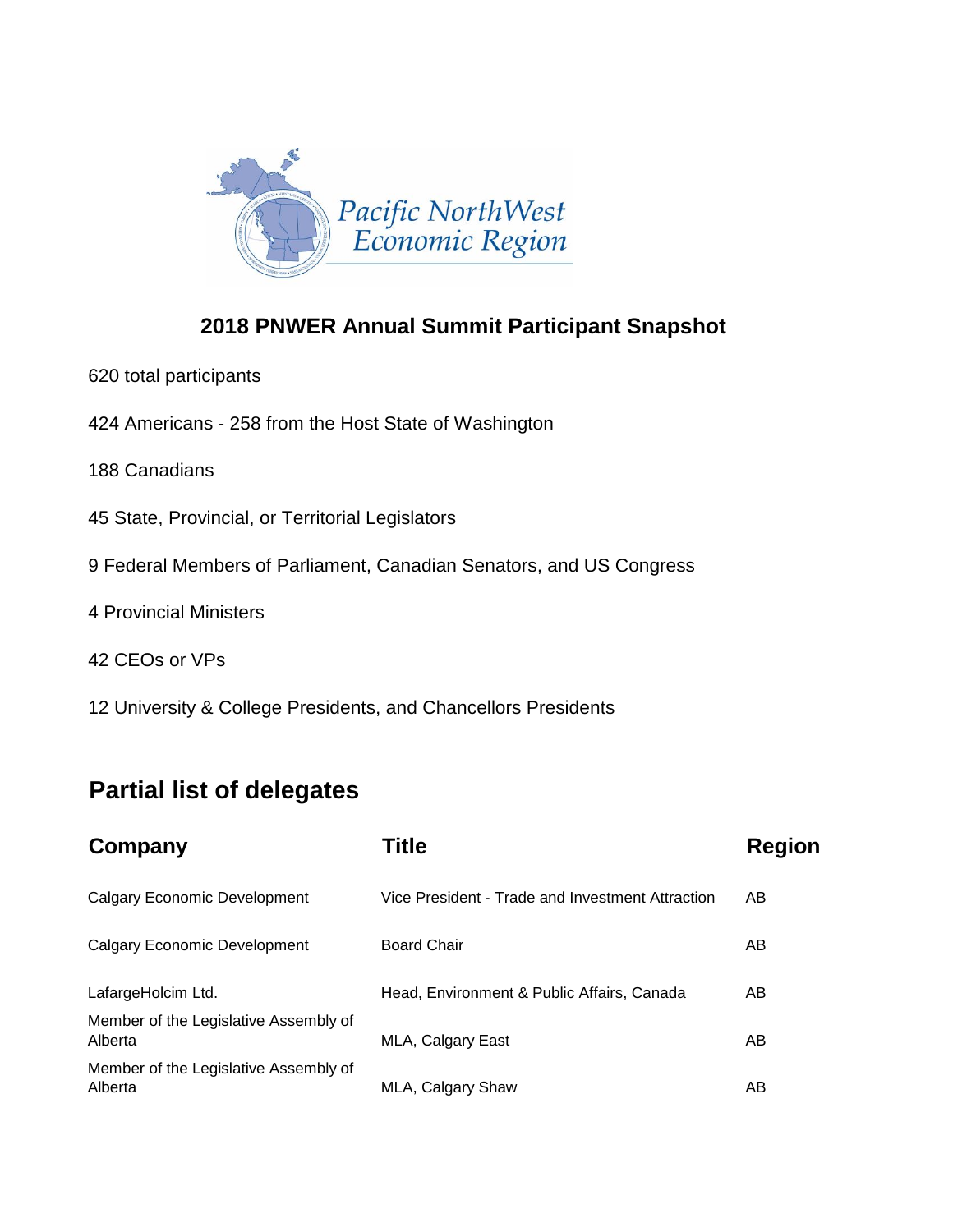| Pembina Pipeline Corp.                  | VP, Regulatory and External Relations    | AB  |
|-----------------------------------------|------------------------------------------|-----|
| Devon Energy Canada                     | <b>Public Affairs</b>                    | AB  |
| Alberta Agriculture and Forestry        | Director - Emergency Management Services | AB  |
| <b>Mount Royal University</b>           | President                                | AB  |
| <b>Canadian Cattlemen's Association</b> | General Manager                          | AB  |
| U.S. State Department                   | <b>Consul General</b>                    | AB  |
| Canadian Food Inspection Agency         | Veterinary Program Specialist            | AB  |
| University of Lethbridge                | Professor                                | AB  |
| Government of Alberta                   | Senior Trade Policy Analyst              | AB  |
| University of Lethbridge                | Director of Development                  | AB  |
| Legislative Assembly of Alberta         | MLA, Calgary-Fish Creek                  | AB  |
| MacEwan University                      | President                                | AB  |
| Concrete Alberta                        | <b>Executive Director</b>                | AB  |
| Alberta Innovates                       | Executive Director, Water and Land       | AB  |
| Altair Water and Drilling Services Inc. | <b>Resident and CEO</b>                  | AB  |
| <b>Alberta Construction Association</b> | <b>Executive Director</b>                | AB  |
| <b>IMPACT Consulting</b>                | <b>Senior Consultant</b>                 | AB. |
| University of Calgary                   | Student                                  | AB  |
| Canadian Cattlemen's Association        | Programs Manager                         | AB  |
| Canadian Cattle Identification Agency   | General Manager                          | AB  |
| Canadian Cattlemen's Association        | <b>Executive Vice President</b>          | AB  |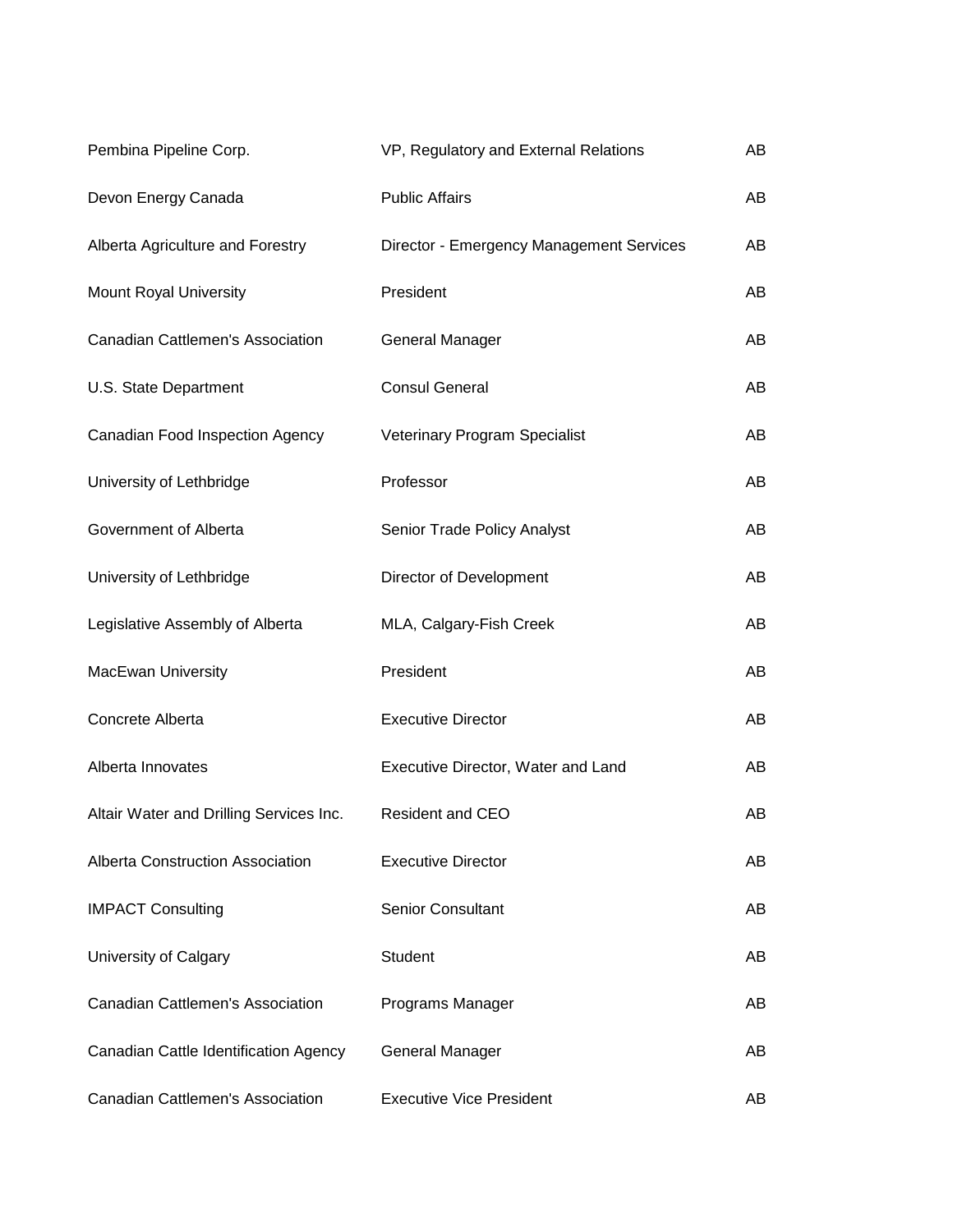| Alberta Milk                             | Delegate                                            | AB |
|------------------------------------------|-----------------------------------------------------|----|
| Alberta Milk                             | Director                                            | AB |
| Enbridge                                 | Government Affairs Strategist                       | AB |
| Government of Alberta                    | Assistant Deputy Minister, Agriculture and Forestry | AB |
| <b>Alberta Beef Producers</b>            | Director                                            | AB |
| Alaska State Legislature                 | Representative                                      | AK |
| Alaska State Legislature                 | Alaska State Senator                                | AK |
| Alaska State Legislature                 | Senator                                             | AK |
| Alaska Department of Fish and Game       | <b>Fishery Biologist</b>                            | AK |
| Alaska Department of Fish and Game       | Invasive Species Program Coodinator                 | AK |
| Alaska State Legislature                 | Senator                                             | AK |
| University of Alaska                     | President                                           | AK |
| State of Alaska                          | Representative                                      | AK |
| Alaska State Legislature                 | Spouse                                              | AK |
| <b>Alaska Communications</b>             | <b>President and CEO</b>                            | AK |
| BC                                       | <b>MLA</b>                                          | BC |
| <b>Engineers and Geoscientists BC</b>    | Associate Director, Engineering Admissions          | BC |
| Lower Columbia Initiatives Corporation   | <b>Executive Director</b>                           | BC |
| <b>Tourism Victoria</b>                  | <b>President and CEO</b>                            | BC |
| <b>B.C. Association of Cattlefeeders</b> | Owner                                               | BC |
| DC Grid Development Corporation          | CEO                                                 | BC |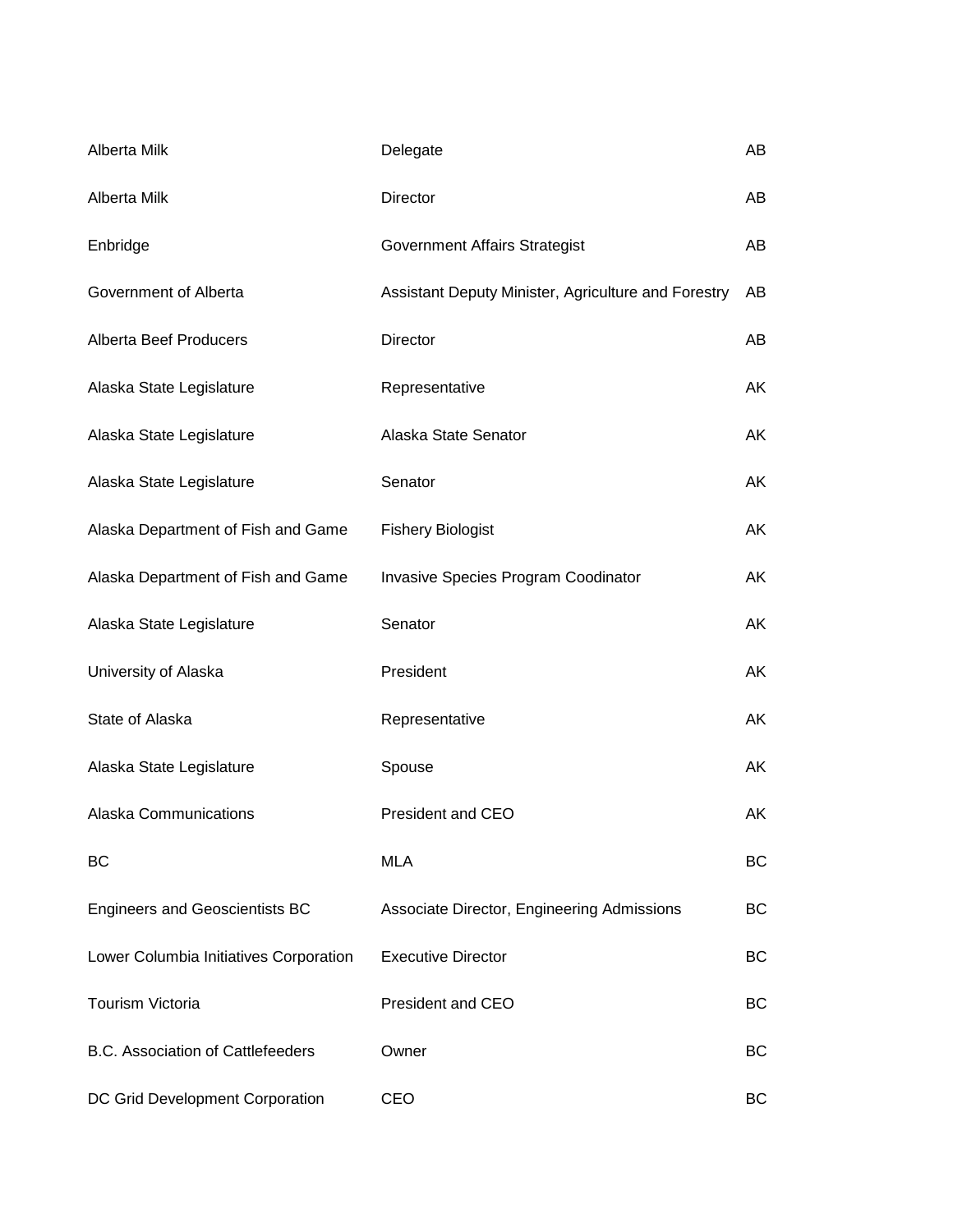| <b>Lightship Works</b>                                                                        | CEO                                                                             | BC  |
|-----------------------------------------------------------------------------------------------|---------------------------------------------------------------------------------|-----|
| <b>Digital Technology Supercluster</b>                                                        | Co-Chair                                                                        | BC  |
| University of Victoria                                                                        | Professor, Director                                                             | ВC  |
| Great Northern Management Consultants President                                               |                                                                                 | BC  |
|                                                                                               | Energy, Mines and Petroleum Resources Executive Director, Columbia River Treaty | ВC  |
| Invasive Species Council of BC                                                                | Chair of Board                                                                  | ВC  |
| Office of Housing and Construction<br>Standards, Ministry of Municipal Affairs<br>and Housing | <b>Executive Director, Building and Safety Standards</b><br><b>Branch</b>       | ВC  |
| BC Ministry of Environment and Climate<br><b>Change Strategy</b>                              | <b>Invasive Fauna Unit Head</b>                                                 | ВC  |
| Invasive Species Council of BC                                                                |                                                                                 | BC  |
| Mining Association of BC                                                                      | Vice-President, Corporate Affairs                                               | BC  |
| Ministry of Envioronment                                                                      | Director, Conservation Science Section                                          | BC  |
| eCobalt.com                                                                                   | <b>Vice President</b>                                                           | BC  |
| <b>BC Dairy Association</b>                                                                   | Dairy Farmer                                                                    | BC  |
| <b>Okanagan Nation Alliance</b>                                                               | Chief Negotiator and Senior Policy Advisor                                      | BС  |
| Westwold View Farms Ltd.                                                                      | Owner/Operator                                                                  | BC. |
| <b>Thompson Rivers Univesity</b>                                                              | President and Vice-Chancellor                                                   | BC  |
| University of Northern British Columbia                                                       | Vice-President University Advancement                                           | BC  |
| University of Northern British Columbia                                                       | Vice President Research & Graduate Programs                                     | BC  |
| New Democratic Party (NDP)                                                                    | Member of Parliament Kootenay Columbia                                          | BC  |
| Government of British Columbia                                                                | Registrar                                                                       | BC  |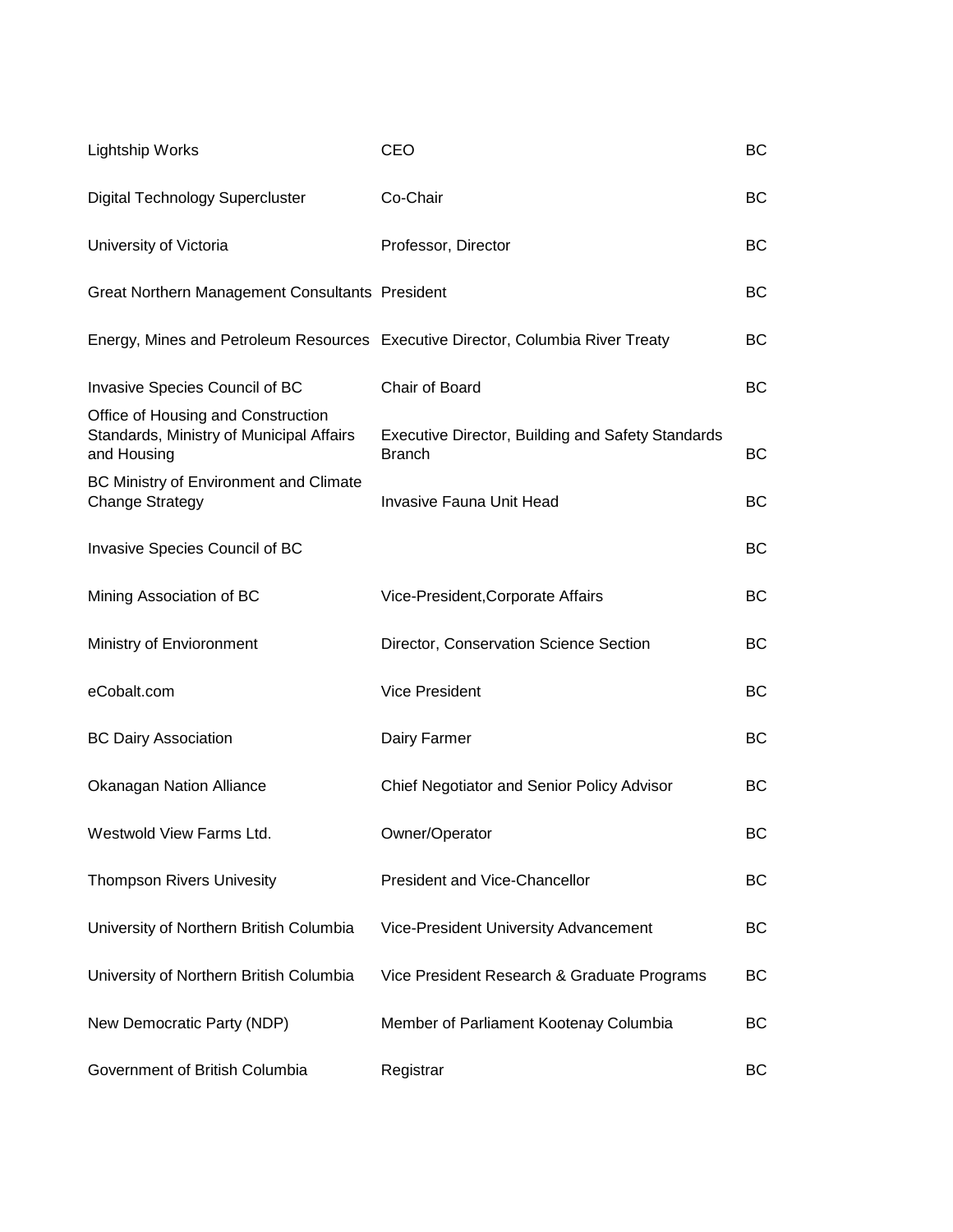| <b>British Columbia Government</b>          | <b>Executive Director</b>                                         | <b>BC</b> |
|---------------------------------------------|-------------------------------------------------------------------|-----------|
| <b>QUAD-LOCK BUILDING SYSTEMS</b>           | <b>Kevin Davis</b>                                                | <b>BC</b> |
| City of Nelson                              | Mayor                                                             | BC        |
| Columbia Basin Trust                        | Director, Special Initiatives                                     | BC        |
| Kutenai Nature Investigations Ltd.          | P. Ag.                                                            | <b>BC</b> |
| Columbia Basin Trust                        | Director of Special Initiatives                                   | BC        |
| <b>APEGBC</b>                               | Past President                                                    | BC        |
| <b>Canadian Animal Health Coalition</b>     | Project Manager                                                   | BC        |
| Legislative Assembly of British Columbia    | <b>MLA</b>                                                        | BC        |
| <b>Greater Victoria Harbour Authority</b>   | Director, Cruise Development                                      | <b>BC</b> |
| Capilano University                         | President                                                         | <b>BC</b> |
| Government of British Columbia              | Executive Director, U.S. Relations & Partnerships                 | BC        |
| Royal Roads University                      | <b>President and Vice-Chancellor</b>                              | BC        |
| <b>Consulate General of the Netherlands</b> | Deputy Consul General                                             | <b>BC</b> |
| Microsoft Vancouver                         | <b>Corporate Affairs Director</b>                                 | BC        |
| Government of BC                            | Minister for MCFD & Minister responsible for CRT,<br>CBT and CPC. | ВC        |
| Government of Bc                            | <b>Executive Assistant</b>                                        | BC        |
| Retired from Province of BC                 | <b>Retired-Farmer</b>                                             | BC        |
| <b>Ashcroft Terminal</b>                    | <b>Managing Director</b>                                          | BC        |
| FortisBC Energy Inc.                        | Director, Communications and External Relations                   | BC.       |
| <b>Canadian Animal Health Coalition</b>     | Project Manager                                                   | BC        |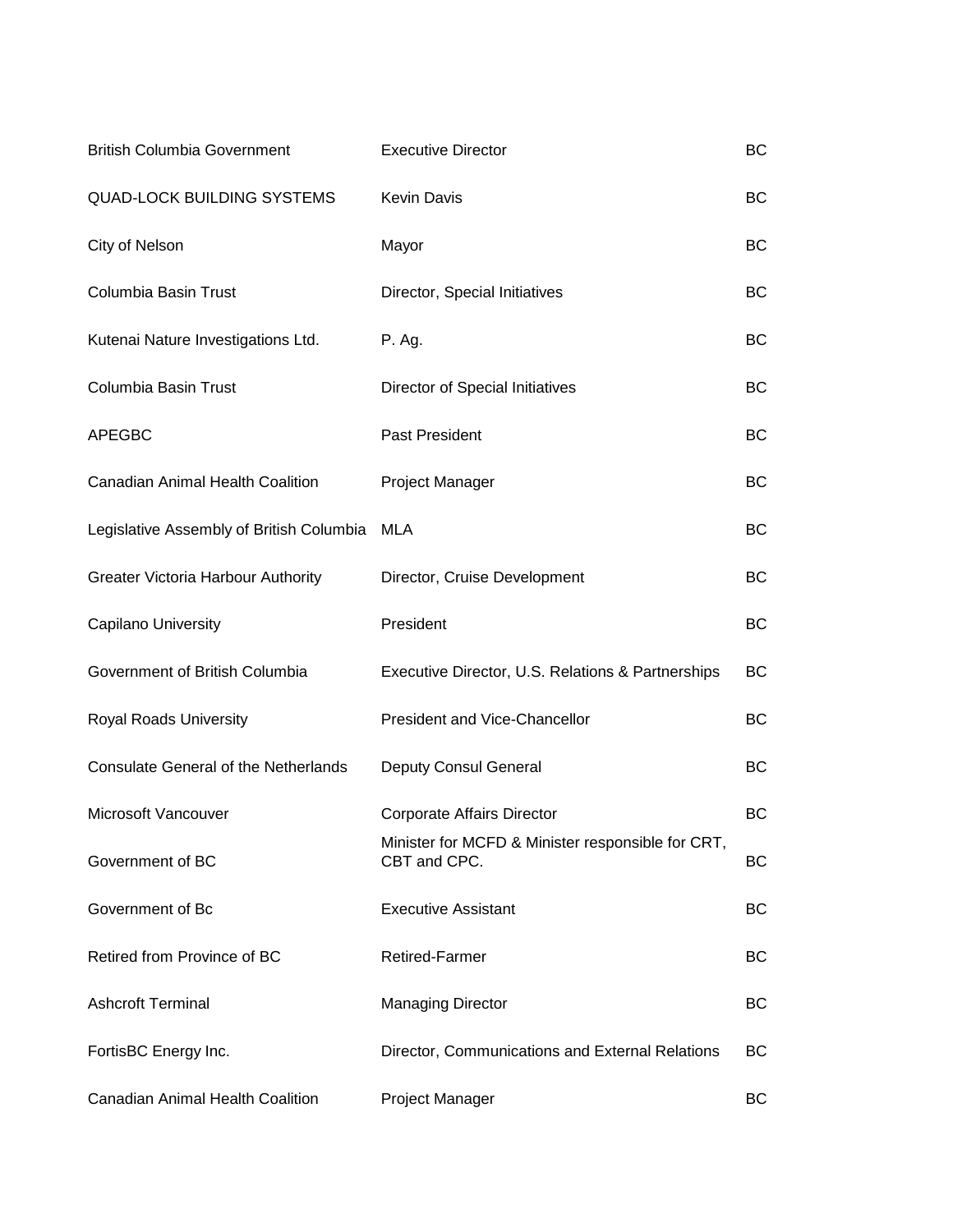| <b>BC Provincial Governent</b>              | Minister of Agriculture                                                | ВC        |
|---------------------------------------------|------------------------------------------------------------------------|-----------|
| <b>BC Provincial Goverment</b>              | Ministerial Assistant - Minister's Office of Agriculture BC            |           |
| Mr.                                         | <b>College Professor</b>                                               | <b>BC</b> |
| Ministry of Jobs, Trade and Technology      | <b>Assistant Deputy Minister</b>                                       | ВC        |
| Okanagan Basin Water Board                  | <b>Operations and Grants Manager</b>                                   | <b>BC</b> |
| Office of the BC Innovation<br>Commissioner | <b>BC's Innovation Commissioner</b>                                    | ВC        |
| <b>Transport Canada</b>                     | Executive Regional Director, Issues and Program<br>Management          | <b>BC</b> |
| Vancouver Airport Authority                 | Vice President, Federal Government Affairs                             | ВC        |
| Vancouver Airport Authority                 | Manager, Communications, Public Affairs                                | ВC        |
| <b>RGF Integrated Wealth Management</b>     | <b>Financial Advisor</b>                                               | ВC        |
| Tourism Victoria                            | Manager, Corporate Communications and<br><b>Destination Management</b> | <b>BC</b> |
| Horse Council of British Columbi            | <b>PSO President</b>                                                   | ВC        |
| UrbanLogiq                                  | CEO & Co-founder                                                       | <b>BC</b> |
| UrbanLogiq                                  | Manager of Business Development                                        | <b>BC</b> |
| Midas Gold Corp.                            | President and CEO                                                      | BC        |
| Midas Gold Corp.                            |                                                                        | <b>BC</b> |
| Government of British Columbia              | Columbia/ BC Parliamentary Secretary for<br>Technology                 | <b>BC</b> |
| <b>BC NDP</b>                               | Member of the Legislative Assembly                                     | ВC        |
| Province of British Columbia                | <b>Executive Director, Services Strategy</b>                           | <b>BC</b> |
| <b>Horse Council BC</b>                     | Sr. Program Director                                                   | ВC        |
| <b>House of Commons</b>                     | <b>Member of Parliament</b>                                            | ВC        |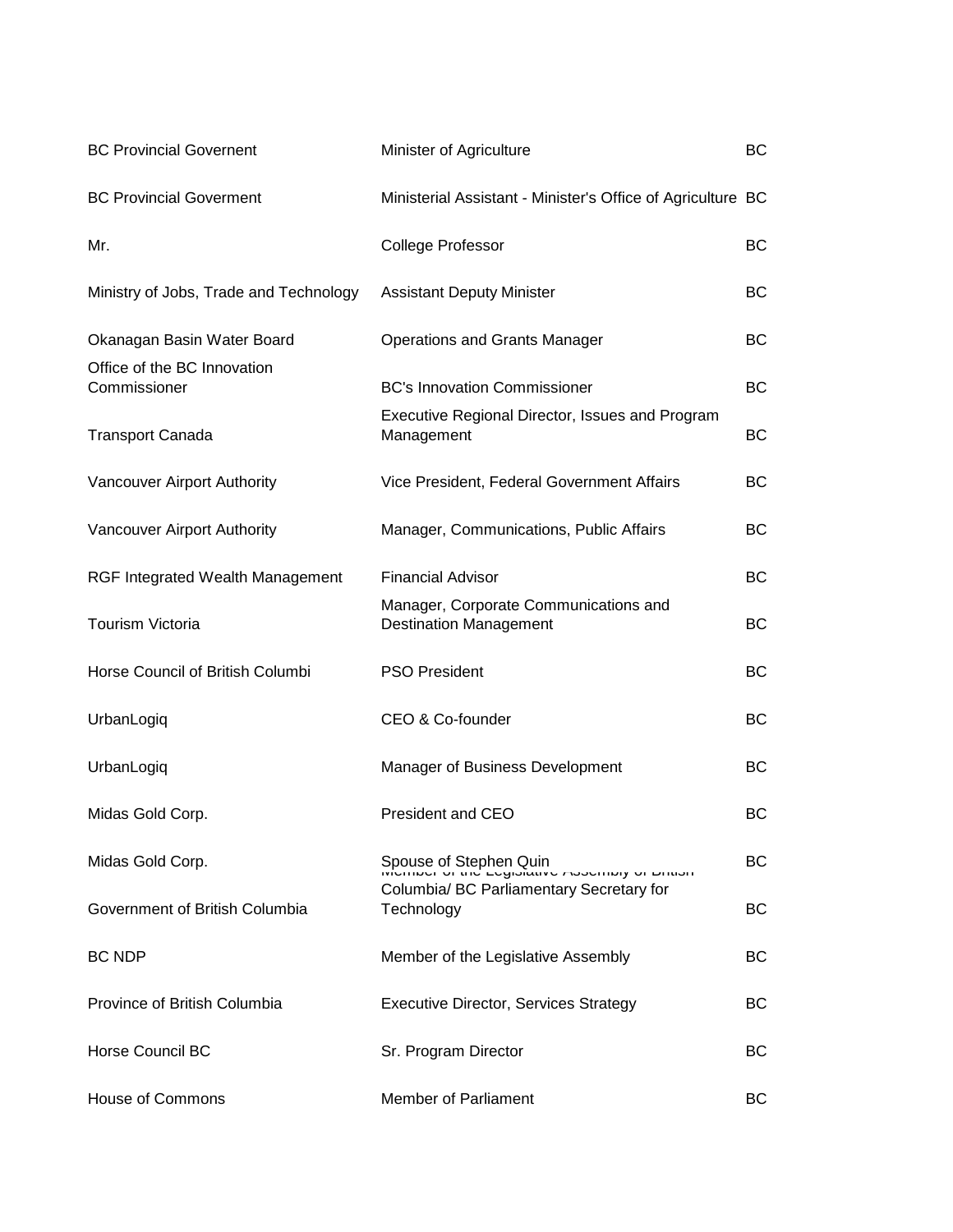| <b>Teck Resources Limited</b>                                                    | Manager, Regulatory Affairs                            | <b>BC</b> |
|----------------------------------------------------------------------------------|--------------------------------------------------------|-----------|
| <b>Teck Resources Limited</b>                                                    | Manager, Social Responsibility                         | ВC        |
| <b>Teck Resources Limited</b>                                                    | Director, Environmental Strategy                       | <b>BC</b> |
| Government of British Columbia                                                   | Manager, International Relations                       | <b>BC</b> |
| E <sub>3</sub>                                                                   | Senior Partner                                         | CA        |
| <b>USDA APHIS VS</b>                                                             | Director                                               | CA        |
| Global Affairs Canada                                                            | Senior Policy Advisor                                  | CA        |
| <b>OCHIN Broadband Network Services</b>                                          | President                                              | CA        |
| CalPortland                                                                      | Vice President Marketing                               | CA        |
| <b>US Resiliency Council</b>                                                     | <b>Executive Director</b>                              | CA        |
| National Renewable Energy Laboratory                                             | Sr. Project Leader                                     | CO        |
| <b>Western Governors' Association</b>                                            | Policy Advisor                                         | <b>CO</b> |
| <b>USDA APHIS VS</b>                                                             | Animal Disease Traceability Staff Veterinarian         | CO        |
| DHS/U.S. Customs and Border Protection Director, Innovative.Program.Acquisitions |                                                        | DC        |
| <b>UPS</b>                                                                       | <b>Senior Vice President</b>                           | DC        |
| Coalition for America's Gateways & Trade<br>Corridors                            | President                                              | DC        |
| Government of Alberta                                                            | Managing Director, Alberta Office in Washington,<br>DC | DC        |
| Covington & Burling                                                              | Senior Advisor                                         | DC        |
| <b>USDA Forest Service</b>                                                       | Interim Chief                                          | DC        |
| <b>Embassy of Canada</b>                                                         | Minister (Political)                                   | DC        |
| U.S. Department of State                                                         | Deputy Columbia River Treaty Negotiator                | DC        |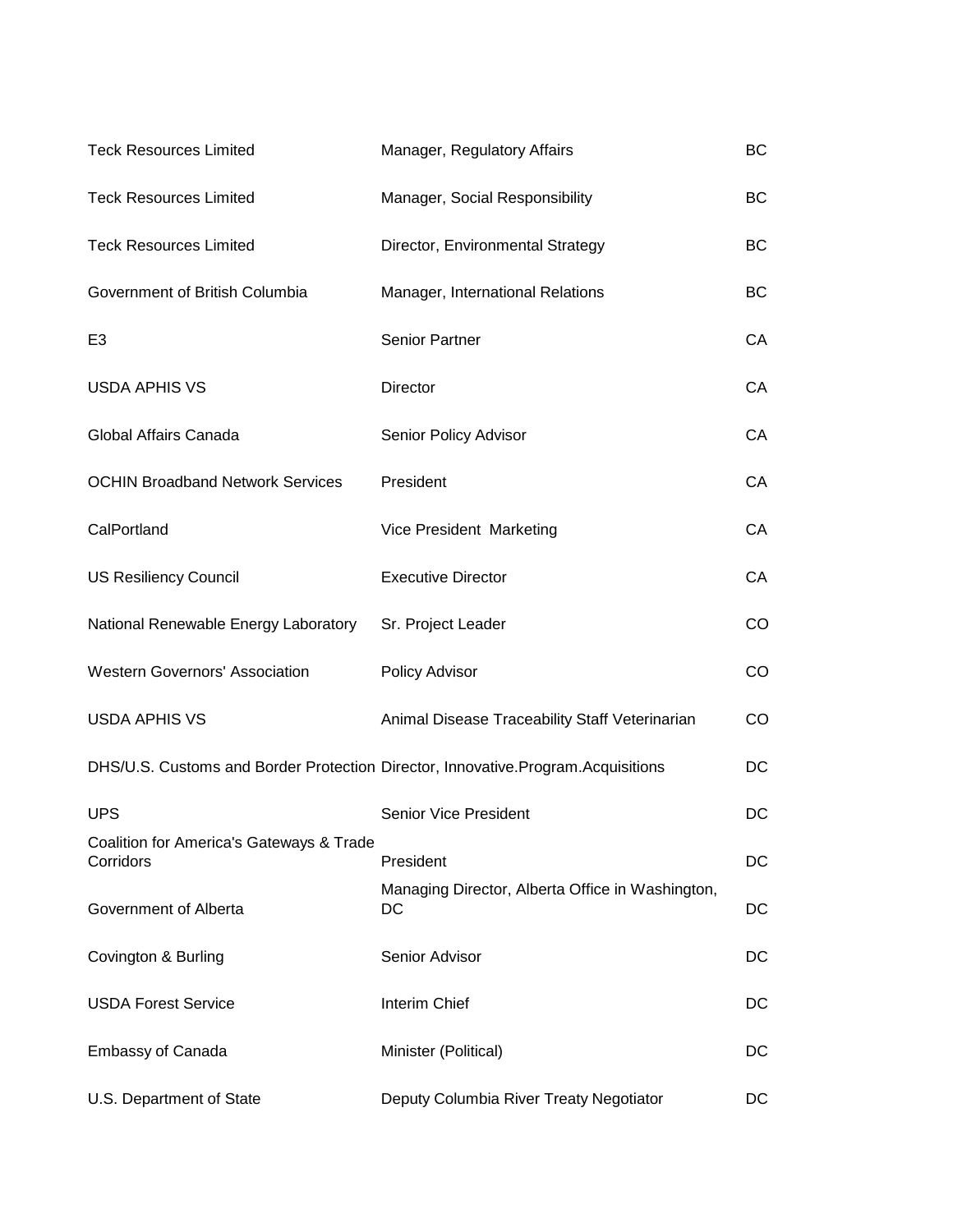| Johns Hopkins University SAIS                                                            | Semior Research Professor and Director, Center for<br><b>Canadian Studies</b>                             | DC  |
|------------------------------------------------------------------------------------------|-----------------------------------------------------------------------------------------------------------|-----|
| <b>Nelson Mullins</b>                                                                    | Policy Advisor                                                                                            | DC  |
| National Cattlemen's Beef Association                                                    | Manager of Animal Health Policy                                                                           | DC  |
| Van Ness Feldman                                                                         | Principal, Managing Director, Governmental Issues                                                         | DC. |
| Department of the Interior                                                               | Acting Assistant Secretary - Policy, Management<br>and Budget and Principal Deputy Assistant<br>Secretary | DC  |
| Center for Food Security & Public Health Associate Director                              |                                                                                                           | IA  |
| Idaho                                                                                    | Senator                                                                                                   | ID  |
| Idaho Office of Emergency Management Director                                            |                                                                                                           | ID  |
| <b>BPA</b>                                                                               | <b>Constituent Account Executive</b>                                                                      | ID  |
| Coeur d'Alene Area Economic<br><b>Development Corporation</b>                            | President & CEO                                                                                           | ID  |
| University of Idaho                                                                      | Director, Executive Education                                                                             | ID  |
| U.S. Senator Risch                                                                       | <b>Regional Director</b>                                                                                  | ID  |
| Idaho National Laboratory / Regional<br>Initiatives                                      | <b>Director</b>                                                                                           | ID  |
| <b>Bureau of Reclamation</b>                                                             | Regional Invasive Species Coordinator                                                                     | ID  |
| College of Business and Economics, The<br>University of Idaho                            | Dean                                                                                                      | ID  |
| University of Idaho                                                                      | University of Idaho Student                                                                               | ID  |
| Lake Pend Oreille, Pend Oreille River,<br><b>Priest Lake and Priest River Commission</b> | <b>Executive Director Lakes Commission</b>                                                                | ID  |
| University of Idaho Career Services                                                      | Assistant Director for Internships & Employer<br>Relations                                                | ID  |
| Idaho State Department of Agriculture                                                    | Administrator                                                                                             | ID  |
| University of Idaho                                                                      | Director, Idaho Water Resources Research Institute ID                                                     |     |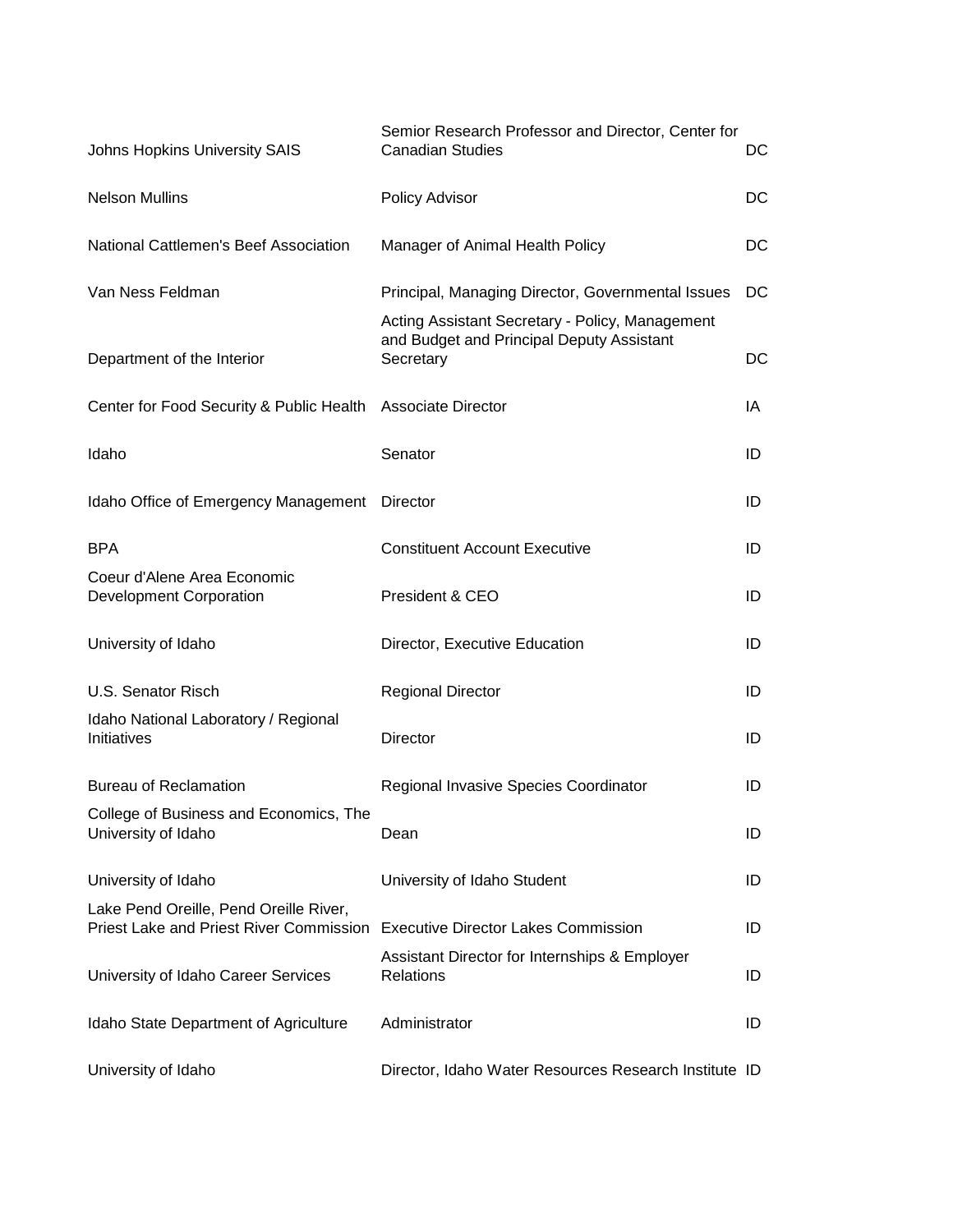| Spouse                                                                   | Spouse                              | ID |
|--------------------------------------------------------------------------|-------------------------------------|----|
| Intermountain Gas Company                                                | <b>EVP and General Manager</b>      | ID |
| North Idaho College                                                      | President                           | ID |
| <b>Idaho State</b>                                                       | Senator                             | ID |
| Board of PE/PLS State of Idaho                                           | Deputy Director                     | ID |
| Idaho Transportation Board                                               | Spouce                              | ID |
| Port of Lewiston                                                         | <b>General Manager</b>              | ID |
| Idaho House of Representatives                                           | Representative                      | ID |
| University of Idaho                                                      | Special Assistant to the President  | ID |
| Idaho Potato Commission                                                  | Retired                             | ID |
| State of Idaho                                                           | Senator                             | ID |
| Idaho State Senate                                                       | <b>Majority Leader</b>              | ID |
| Idaho State Senate                                                       | Spouse                              | ID |
| <b>PNWER Idaho Council</b>                                               | Coordinator                         | ID |
| Idaho state Legislature                                                  | <b>State Representative</b>         | ID |
| Idaho Transportation Board                                               | Chairman                            | ID |
| <b>Idaho Transportation Department</b>                                   | <b>Chief Administrative Officer</b> | ID |
| Parsons Behle & Latimer                                                  | Attorney at Law                     | ID |
| Idaho Board of Professional Engineers<br>and Professional Land Surveyors | Chairman                            | ID |
| Idaho Department of Commerce                                             | Senior Policy Advisor               | ID |
| Idaho Transportation Board                                               | Vice Chairman                       | ID |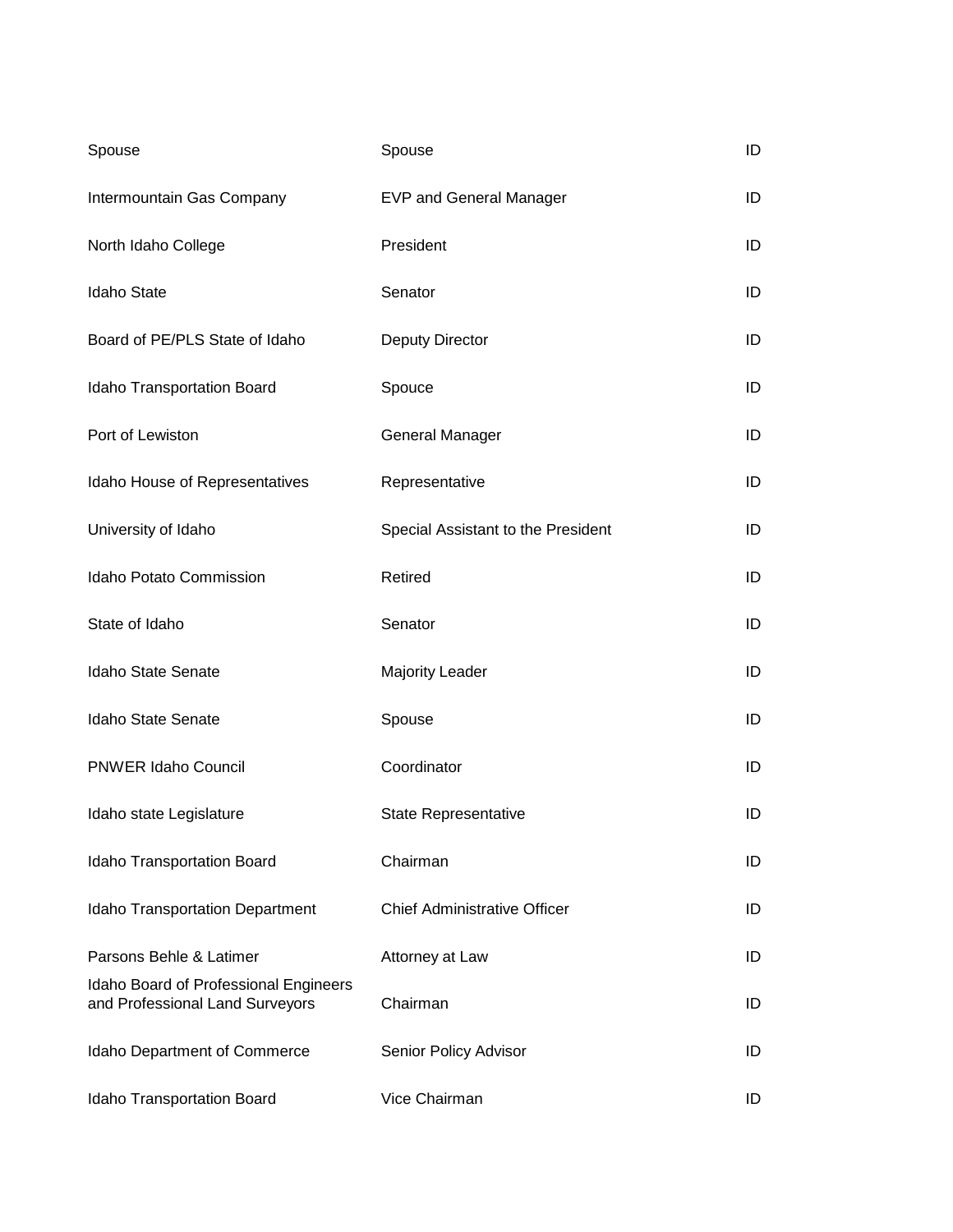| Idaho State Department of Agriculture                         | State Veterinarian/Administrator                            | ID        |
|---------------------------------------------------------------|-------------------------------------------------------------|-----------|
| Midas Gold Idaho, Inc.                                        | <b>Community Education Manager</b>                          | ID        |
| Midas Gold Idaho, Inc.                                        | <b>Public Relations Manager</b>                             | ID        |
| Midas Gold Idaho, Inc.                                        | <b>Community Relations Manager</b>                          | ID        |
| State of Idaho                                                | Deputy Secretary of State                                   | ID        |
| Idaho Transportation Dept.                                    | Govermental Affairs Manager                                 | ID        |
| <b>Idaho Water Users Association</b>                          | <b>Executive Director / General Counsel</b>                 | ID        |
| University of Idaho                                           | President                                                   | ID        |
| <b>Committee of Nine</b>                                      | <b>Board</b>                                                | ID        |
| <b>Committee of Nine</b>                                      | None                                                        | ID        |
| <b>Idaho Transportation Department</b>                        | Freight Program Manager                                     | ID        |
| <b>Idaho Potato Commission</b>                                | Vice President, Legal & Governental Affairs                 | ID        |
| J.R. Simplot Company                                          | Director of Government and Public Affairs                   | ID        |
| PCA/Pacific Northwest Building<br><b>Resilience Coalition</b> | VP Market Development & Communications                      | IL        |
| Northeastern University                                       | <b>Associate Professor</b>                                  | МA        |
| <b>USDA APHIS Veterinary Services</b>                         | <b>National Port Services Director</b>                      | MD        |
| USDA/ APHIS/ VS/ NIES                                         | Senior Leader                                               | MD        |
| <b>Equipment Dealers Association</b>                          | Vice President of Government Relations & General<br>Counsel | <b>MO</b> |
| Montana Department of Agriculture                             | <b>Director</b>                                             | МT        |
| <b>BNSF Railway Company</b>                                   | <b>Public Affairs Director</b>                              | МT        |
| <b>Washington Corporations</b>                                | Director of Government and Corporate Relations              | МT        |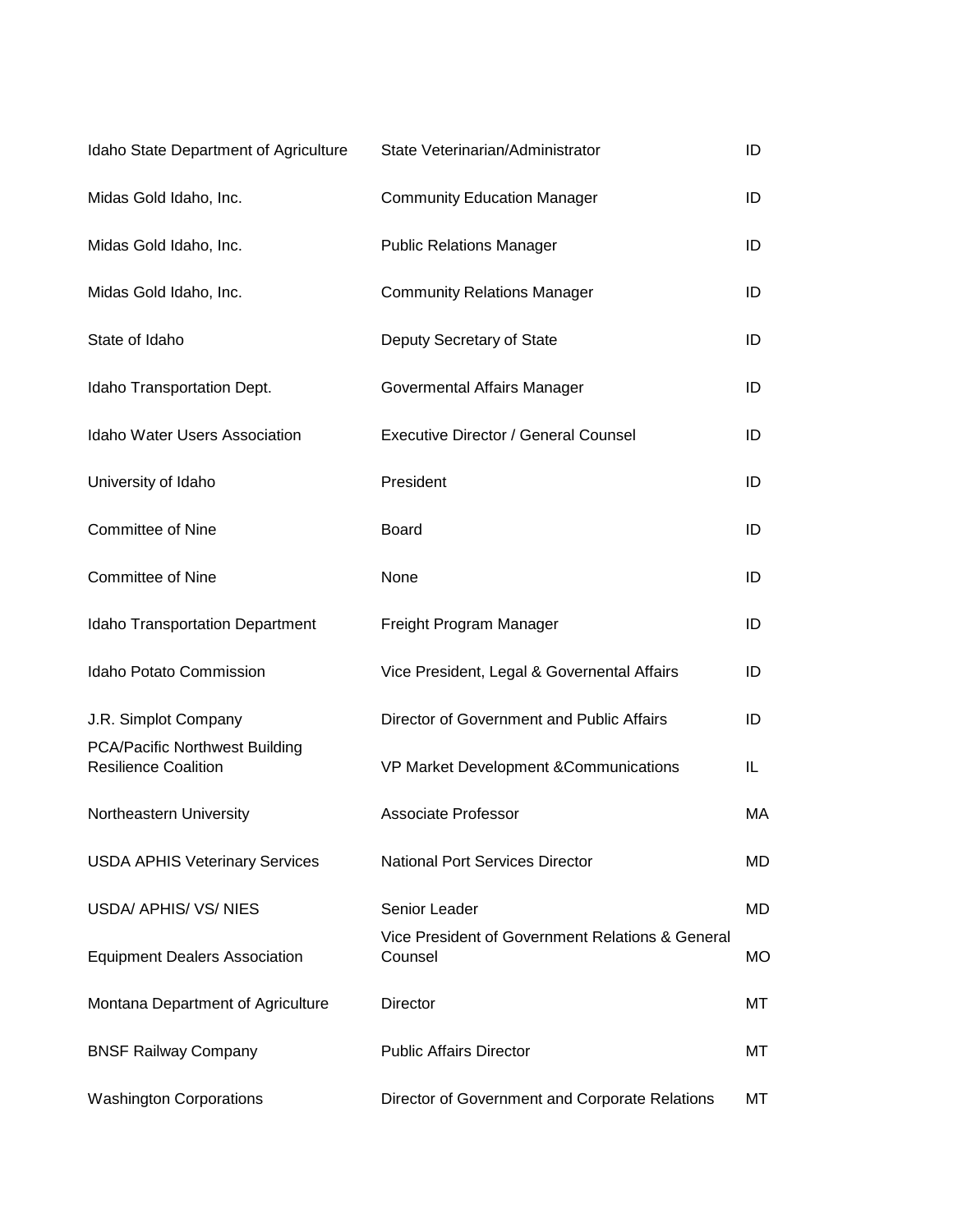| <b>Brenden Farms</b>                                                       | President                                          | МT  |
|----------------------------------------------------------------------------|----------------------------------------------------|-----|
| Montana World Trade Center                                                 | <b>Executive Director</b>                          | MT  |
| Department of Homeland Security                                            | <b>Protective Security Advisor</b>                 | МT  |
| State of Montana                                                           | Montana Represenative House District 4             | МT  |
| MT Dept. of Natural Resources &<br>Conservation                            | Program Manager                                    | МT  |
| Montana Department of Livestock                                            | <b>Executive Officer</b>                           | MT  |
| NorthWestern Energy                                                        | Director of Montana Governmental Affairs           | МT  |
| Montana Dept. of Natural Resources &<br>Conservation                       | <b>Commission Administrator</b>                    | МΤ  |
| Helena Civic television                                                    | <b>Special Projects</b>                            | MT  |
| Montana                                                                    | Senator                                            | МT  |
| State of Montana                                                           | State Representative - House District 95           | МT  |
| Montana Legislature                                                        | Rep.                                               | MT  |
| <b>BNSF Railway Company</b>                                                | <b>Executive Director State Government Affairs</b> | МT  |
| Montana House of Representatives                                           | spouse                                             | МT  |
| State of Montana                                                           | Montana Governor's Representative                  | МT  |
| MoFi                                                                       | President                                          | МT  |
| MDU Resources Group, Inc.                                                  | Director of Communications & Public Affairs        | ND. |
| Government of the Northwest Territories                                    | Advisor                                            | NT  |
| <b>NWT Business Development and</b><br><b>Investment Corporation, GNWT</b> | CEO                                                | NT  |
| Government of the Northwest Territories                                    | Premier                                            | NT  |
| Canadian/American Border Trade<br>Alliance                                 | President & CEO                                    | NY. |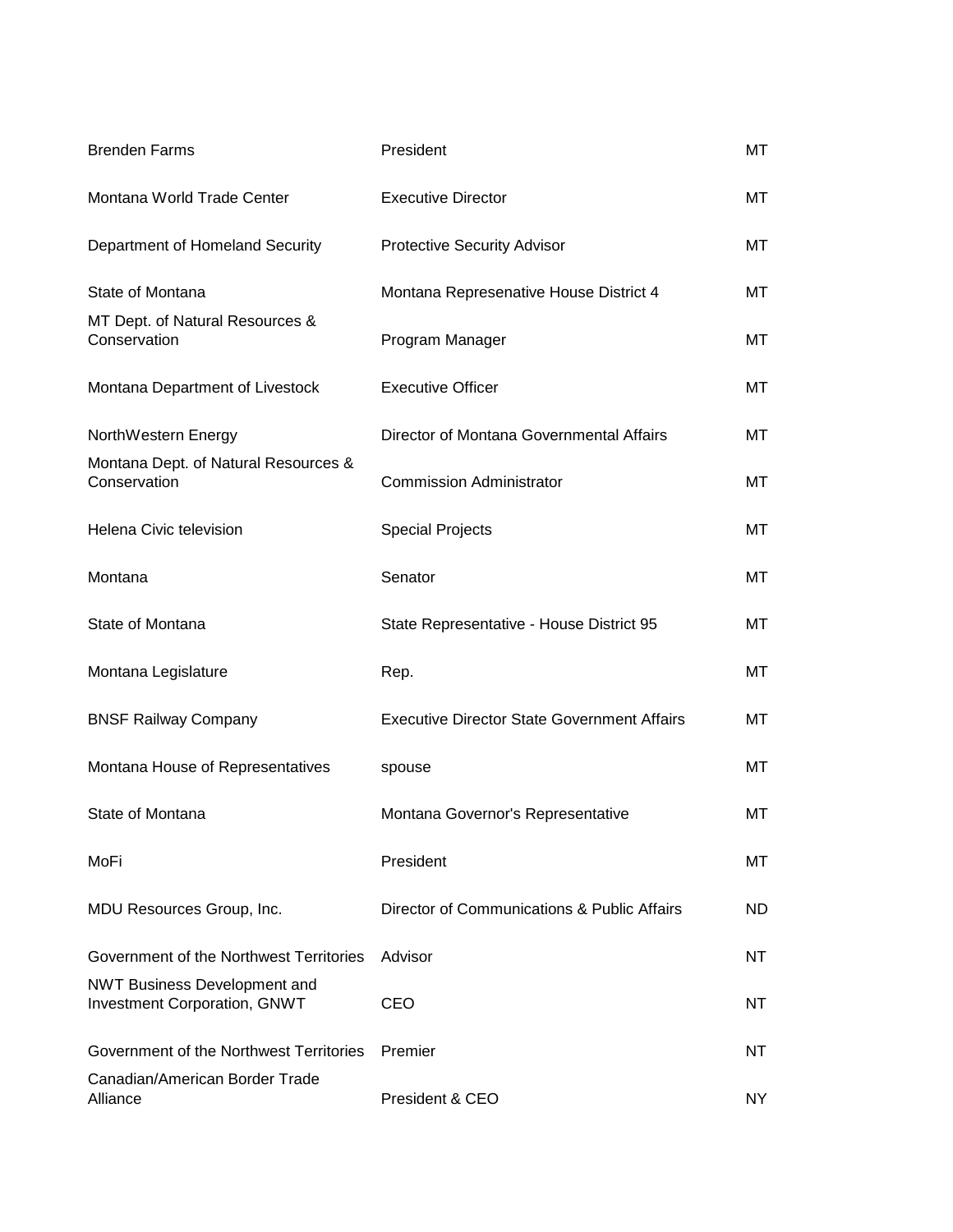| Dickinson Wright PLLC                                   | International Trade Attorney                                                     | OH        |
|---------------------------------------------------------|----------------------------------------------------------------------------------|-----------|
| The Canadian Council for Public-Private<br>Partnerships | President and CEO                                                                | <b>ON</b> |
| <b>House of Commons</b>                                 | <b>Member of Parliament</b>                                                      | ON        |
| <b>Transport Canada</b>                                 | <b>Director General</b>                                                          | <b>ON</b> |
| Canada-US Inter-Parliamentary Group                     | Advisor                                                                          | <b>ON</b> |
| Canada-US Inter-Parliamentary Group                     | Member                                                                           | <b>ON</b> |
| Canada-US Inter-Parliamentary Group                     | Vice-Chair                                                                       | <b>ON</b> |
| Canada-US Inter-Parliamentary Group                     | Member                                                                           | <b>ON</b> |
| Canada-US Inter-Parliamentary Group                     | Member                                                                           | <b>ON</b> |
| Canada-US Inter-Parliamentary Group                     | Member                                                                           | <b>ON</b> |
| Canada-US Inter-Parliamentary Group                     | <b>Executive Secretary</b>                                                       | <b>ON</b> |
| <b>Canadian Pork Council</b>                            | <b>Executive Director</b>                                                        | <b>ON</b> |
| Carberry Insights & Associates Inc                      | Founder                                                                          | <b>ON</b> |
| Carberry Insights & Associates Inc                      | Partner                                                                          | ON        |
|                                                         | U.S. Commercial Service - U.S. Embassy Minister Counselor for Commercial Affairs | <b>ON</b> |
| Agriculture and Agri-Foods Canada                       | <b>Deputy Director</b>                                                           | ON        |
| Global Affairs Canada                                   | <b>Executive Director</b>                                                        | <b>ON</b> |
| Dawson Strategic                                        | <b>Managing Director</b>                                                         | ON        |
| <b>Canadian Pork Council</b>                            | Director of Government and Corporate Affairs                                     | <b>ON</b> |
| <b>Business Council of Canada</b>                       | Vice President, Policy, International and Fiscal                                 | <b>ON</b> |
| Global Affairs Canada                                   | <b>Executive Director</b>                                                        | ON.       |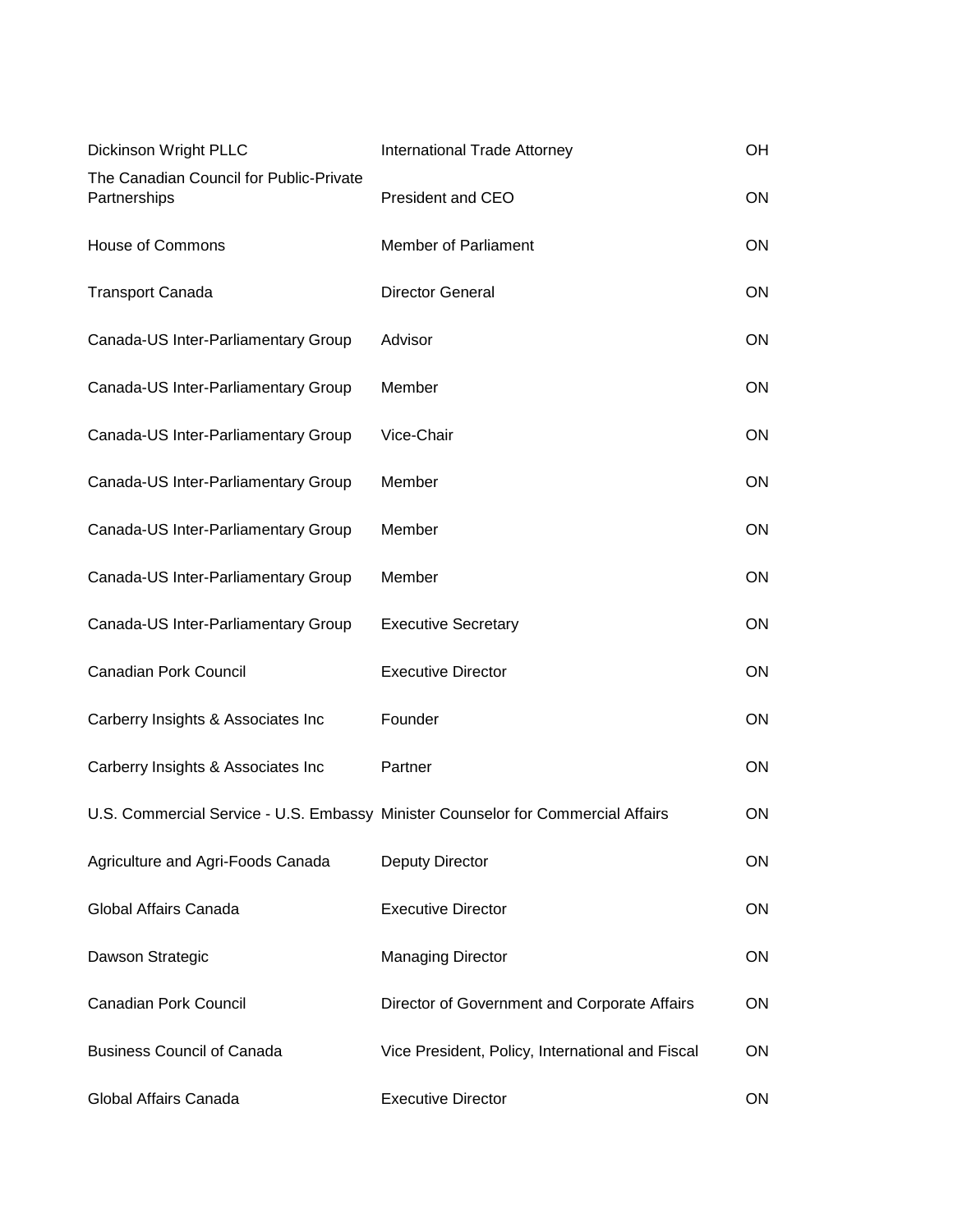| Ash Grove Cement Company                                                  | Sustainable Products and Promotion Mananger | <b>OR</b> |
|---------------------------------------------------------------------------|---------------------------------------------|-----------|
| Morrow County Oregon                                                      | <b>Morrow County Commissioner</b>           | OR.       |
| Northwest Gas Association                                                 | <b>Executive Director</b>                   | OR.       |
| Oregon State Legislature                                                  | Senator                                     | <b>OR</b> |
| <b>Oregon State University</b>                                            | Associate Vice President for Research       | OR.       |
| <b>Portland State University</b>                                          | Senior Fellow                               | OR.       |
| Eastern Oregon Workforce Investment<br><b>Board</b>                       | <b>Executive Director</b>                   | <b>OR</b> |
| <b>NW Power and Conservation Council</b>                                  | Power System Analyst                        | OR.       |
| Oregon Department of Forestry                                             | <b>Forest Pathologist</b>                   | <b>OR</b> |
| Oregon Governor's Office                                                  | Portland Harbor Policy Analyst              | OR.       |
| NW Power and Conservation Council                                         | Power System Analyst                        | OR.       |
| <b>Liberty Star</b>                                                       | CEO                                         | OR.       |
| Oregon Dept. of Energy                                                    | Senior Policy Analyst                       | OR.       |
| <b>OCHIN</b>                                                              | <b>VP Government Relations</b>              | <b>OR</b> |
| Jordan Cove LNG                                                           | Dir., Gov't. Affairs                        | <b>OR</b> |
| <b>Food Northwest</b>                                                     | Director, Government Affairs                | OR.       |
| <b>Travel Oregon</b>                                                      | <b>Public Affairs Manager</b>               | OR.       |
| Oregon Legislature                                                        | <b>State Senator</b>                        | OR.       |
| Environmental Science and Management,<br><b>Portland State University</b> | Professor                                   | OR.       |
| <b>Portland State University</b>                                          | Volunteer                                   | <b>OR</b> |
| Oregon Legislature, Policy and Research<br>Office                         | Analyst/Counsel                             | OR.       |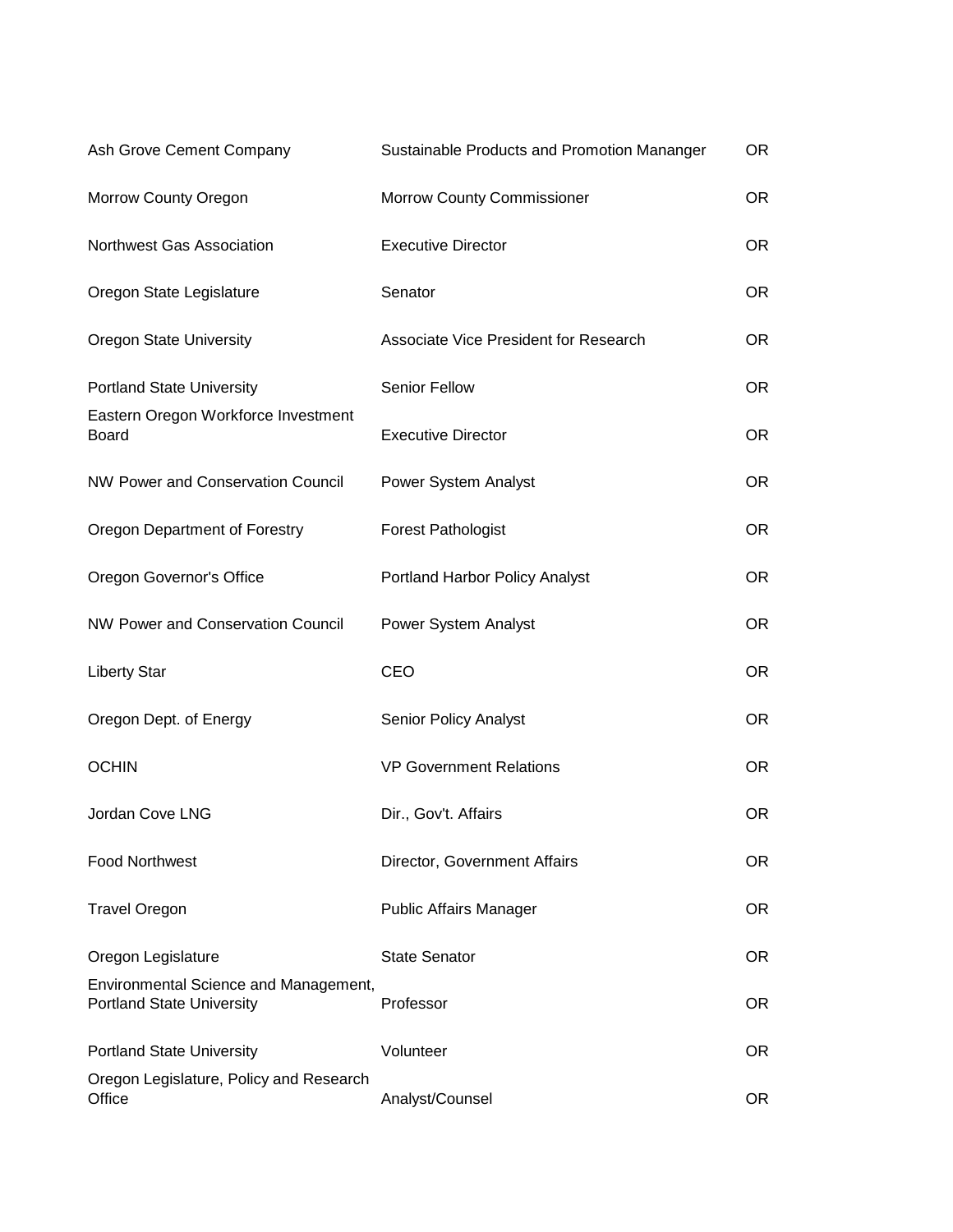| Legislative Policy Research Office                   | <b>LPRO Analyst</b>                         | <b>OR</b> |
|------------------------------------------------------|---------------------------------------------|-----------|
| <b>Oregon State University</b>                       | Vice President for Research                 | OR.       |
| <b>Pacific States Marine Fisheries</b><br>Commission | Senior Program Manager                      | OR.       |
| Samara Group                                         | Oregon Invasive Species Council Coordinator | <b>OR</b> |
| <b>Oregon Cherry Growers</b>                         | <b>Director of Field Services</b>           | OR.       |
| <b>National Grid</b>                                 | Director                                    | <b>OR</b> |
| Columbia River Pilot                                 | Captains                                    | OR.       |
| <b>Food Northwest</b>                                | Director, Food Safety and Policy            | OR.       |
| City of Springfield                                  | <b>Economic Development Director</b>        | OR.       |
| Oregon Legislative Assembly                          | Legislative Assistant                       | OR.       |
| Pacific Northwest Waterways Association<br>(PNWA)    | <b>Executive Director</b>                   | OR.       |
| State of Oregon House of<br>Representatives          | Oregon State Representative                 | OR.       |
| Oregon Forest Resources Institute                    | <b>Director of Forest Products</b>          | OR.       |
| Oregon Legislative Assembly                          | <b>State Representative</b>                 | OR.       |
| Oregon Senate                                        | Senator                                     | OR.       |
| Oregon Legislature                                   | <b>State Senator</b>                        | OR.       |
| Lane Workforce Partnership                           | <b>Executive Director</b>                   | OR.       |
| Forth                                                | <b>Executive Director</b>                   | OR.       |
| <b>Food Northwest</b>                                | <b>Vice President</b>                       | OR.       |
| <b>Northwest Cement Council</b>                      | <b>Executive Director</b>                   | OR.       |
| American Forest Resource Council                     | President/CEO                               | OR.       |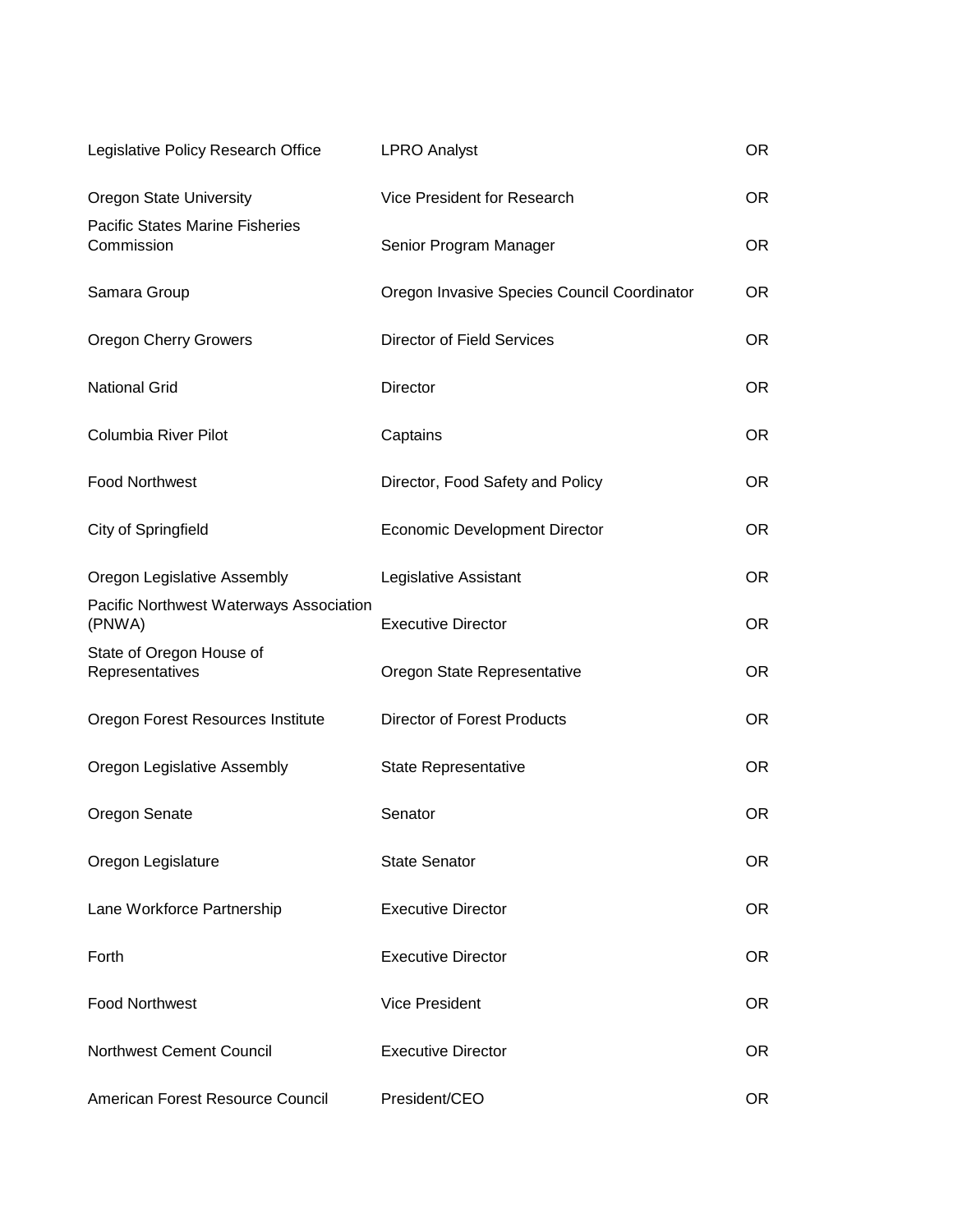| Valley Fresh Foods, Inc.                                                 | Vice President NW Operations                                | <b>OR</b> |
|--------------------------------------------------------------------------|-------------------------------------------------------------|-----------|
| Ever Fresh Fruit                                                         | President                                                   | <b>OR</b> |
| Port of Morrow                                                           | <b>Warehousing Manager</b>                                  | <b>OR</b> |
| <b>EDP Renewables North America</b>                                      | Senior regulatory and government affairs manager            | <b>OR</b> |
| <b>Food Northwest</b>                                                    | President                                                   | <b>OR</b> |
| Boardman Foods, Inc.                                                     | <b>VP Operations</b>                                        | OR.       |
| VertueLab                                                                | <b>President &amp; Executive Director</b>                   | <b>OR</b> |
| Peter Marbach Photography                                                | Outdoor Photographer/Writer                                 | OR.       |
| Lane County                                                              | Community & Economic Development Manager                    | <b>OR</b> |
| <b>CWSHIN</b>                                                            | <b>CWSHIN manager</b>                                       | PE.       |
| <b>Nelson Mullins</b>                                                    | <b>SLED Agent</b>                                           | <b>SC</b> |
| <b>Nelson Mullins</b>                                                    | student                                                     | <b>SC</b> |
| Nelson Mullins Riley & Scarborough                                       | Partner                                                     | <b>SC</b> |
| <b>Nelson Mullins</b>                                                    | Senior Policy Advisor                                       | <b>SC</b> |
| Ministry of Environment                                                  | Assistant Deputy Minister, Climate Change and<br>Adaptation | <b>SK</b> |
| Ms                                                                       | MLA Government of Saskatchewan                              | <b>SK</b> |
| Association of Professional Engineers &<br>Geoscientists of Saskatchewan | President                                                   | <b>SK</b> |
| <b>APEGS</b>                                                             | <b>Executive Director &amp; Registrar</b>                   | <b>SK</b> |
| <b>APEGS</b>                                                             | Guest                                                       | <b>SK</b> |
| Government of Saskatchewan                                               | Spouse                                                      | <b>SK</b> |
| Government of Saskatchewan                                               | Minister of SK Agriculture                                  | <b>SK</b> |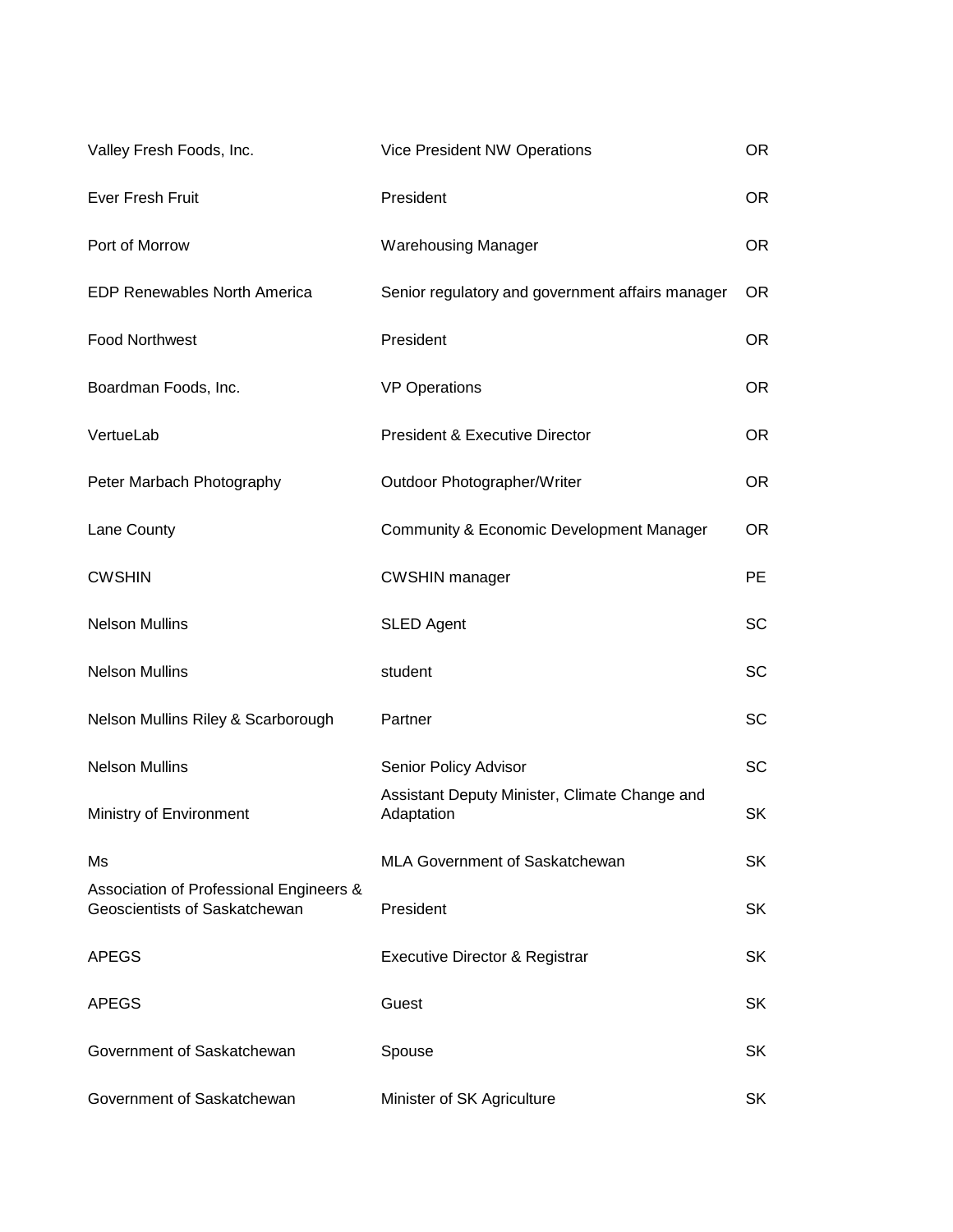| Government of Saskatchewan                                                | Member of the Legistlative Assembly -<br>Saskatchewan | SK.       |
|---------------------------------------------------------------------------|-------------------------------------------------------|-----------|
| Legislative Assembly of Saskatchewan                                      | <b>MLA</b>                                            | <b>SK</b> |
| Legislative Assembly of Saskatchewan                                      | <b>MLA for Saskatoon Fairview</b>                     | <b>SK</b> |
| Asia Pacific Foundation of Canada                                         | Vice President, Prarie Region                         | <b>SK</b> |
| Legislature of Saskatchewan                                               | <b>MLA</b>                                            | <b>SK</b> |
| Government of Saskatchewan                                                | <b>MLA</b>                                            | <b>SK</b> |
| Saskatchewan Government                                                   | Member of Legislative Assembly                        | <b>SK</b> |
| Government of Saskatchewan                                                | <b>MLA</b>                                            | <b>SK</b> |
| Ministry of Trade and Export<br>Development                               | <b>Executive Director, International Relations</b>    | <b>SK</b> |
| Government of Saskatchewan, Ministry of<br>Trade and Economic Development | Senior International Relations Officer                | <b>SK</b> |
| JGL Livestock / Saskatchewan Cattle<br>Assc.                              | Director Livestock Investment and Risk<br>Management  | <b>SK</b> |
| Government of Saskatchewan                                                | Member of the Legislature of Saskatchewan             | <b>SK</b> |
| <b>BNSF Railway Company</b>                                               | <b>Community Affairs</b>                              | TX        |
| <b>BNSF Railway Company</b>                                               | <b>Assistant Vice President Community Affairs</b>     | TX.       |
| <b>BNSF Railway Company</b>                                               | Vice President Corporate Relations                    | ТX        |
| Utah Division of Emergency Management Matt Beaudry                        |                                                       | UT        |
| <b>Trade For America</b>                                                  | <b>Executive Director</b>                             | VA.       |
| US Senate Committee on Energy &<br><b>Natural Resources</b>               | Senior Professional Staff Member                      | VA        |
| Washington State Legislature                                              | State Representative                                  | WA        |
| <b>SMART</b> union Transportation<br>Division/United Transp. Union        | Assistant Wash. State Legislative Director            | <b>WA</b> |
| Pacific NorthWest Economic Region                                         | Program Intern                                        | WA        |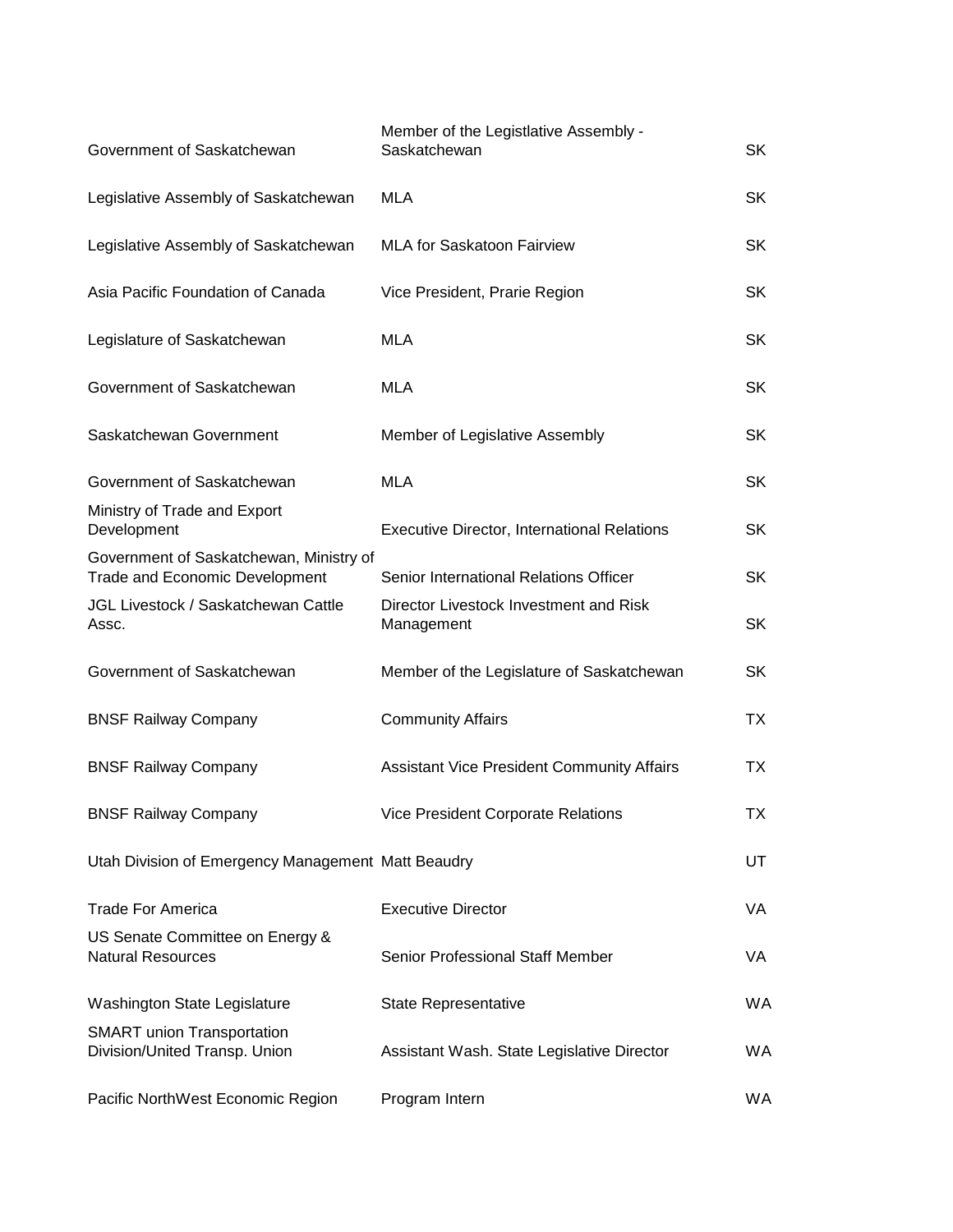| Washington                                                      | Representative                             | <b>WA</b> |
|-----------------------------------------------------------------|--------------------------------------------|-----------|
| <b>PNWER</b>                                                    | Coordinator                                | <b>WA</b> |
| Visit Spokane                                                   | <b>CEO/President</b>                       | <b>WA</b> |
| <b>Washington State</b>                                         | <b>State Senator</b>                       | <b>WA</b> |
| <b>Consulate General of Canada</b>                              | Senior Policy Advisor                      | <b>WA</b> |
| Pacific NorthWest Economic Region                               | Program Intern                             | <b>WA</b> |
| <b>University District Development</b><br>Association           | CEO                                        | <b>WA</b> |
| Seattle City Light                                              | Government & Legislative Affairs Advisor   | <b>WA</b> |
| <b>Washington Ports</b>                                         | <b>Deputy Director</b>                     | <b>WA</b> |
| Washington State University Vancouver                           | <b>Professor and Director</b>              | <b>WA</b> |
| Keep Washington Competitive                                     | <b>Board Member</b>                        | <b>WA</b> |
| <b>Upper Columbia United Tribes</b>                             | <b>Executive Director</b>                  | <b>WA</b> |
| <b>Upper Columbia United Tribes</b>                             | <b>Policy Analyst</b>                      | <b>WA</b> |
| Itron                                                           | <b>Corporate Social Responsibility</b>     | <b>WA</b> |
| Commerce                                                        | Legislative Director                       | <b>WA</b> |
| Cruise Lines International Association -<br>North West & Canada | President                                  | WA.       |
| Cascadia                                                        | Director                                   | <b>WA</b> |
| Office of U.S. Senator Patty Murray                             | <b>State Director</b>                      | WA.       |
| <b>Electrical Industry Group NW</b>                             | Director, Bus Dev                          | WA.       |
| Andeavor                                                        | Government & Public Affairs Manager        | WA.       |
| Pacific Northwest National Laboratory                           | Manager, Electricity Infrastructure Sector | <b>WA</b> |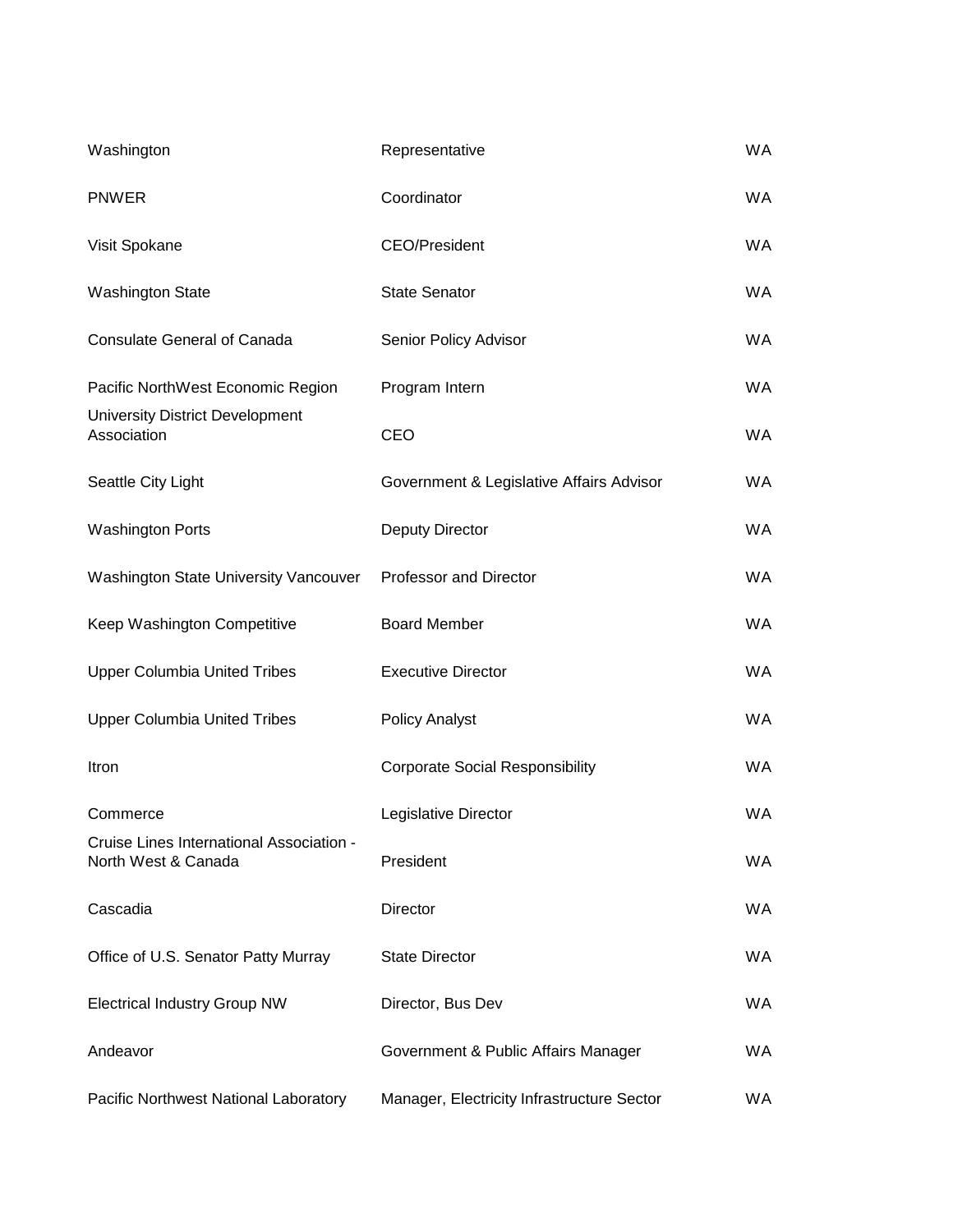| Washington Cattle Feeders Association                            | <b>Executive Director</b>                                          | <b>WA</b> |
|------------------------------------------------------------------|--------------------------------------------------------------------|-----------|
| Pacific Northwest Laboratory                                     | Team Lead Electricity Infrastructure Integration                   | <b>WA</b> |
| Double B Farms LLC                                               | Livestock Dealer/Broker                                            | <b>WA</b> |
| <b>Consulate GEneral of Canada</b>                               | <b>Consul General</b>                                              | <b>WA</b> |
| <b>Community Colleges of Spokane</b>                             | <b>Public Information Officer</b>                                  | <b>WA</b> |
| Verizon                                                          | <b>Business Development City Solutions, Smart</b><br>Communities   | <b>WA</b> |
| Trade & Invest British Columbia                                  | Director, Pacific Northwest                                        | <b>WA</b> |
| <b>NW Energy Coalition</b>                                       | Policy Associate                                                   | <b>WA</b> |
| University of Alaska                                             | <b>Research Professor</b>                                          | <b>WA</b> |
| <b>Washington State University Energy</b><br>Program             | Sr. Bioenergy & Alt Fuel Specialist                                | <b>WA</b> |
| <b>VTDF Rail Consulting</b>                                      | Owner                                                              | <b>WA</b> |
| <b>Spokane Community College</b>                                 | President                                                          | <b>WA</b> |
| <b>End State Solutions LLC</b>                                   | Founder, Principle Consultant                                      | <b>WA</b> |
| <b>Verizon Smart Communities</b>                                 | <b>Distinguished Architect</b>                                     | <b>WA</b> |
| Spokane Community College (CCS)                                  | Dean of Instruction for the Technical Education<br><b>Division</b> | <b>WA</b> |
| <b>Inland Empire Paper Company</b>                               | <b>Environmental Manager</b>                                       | <b>WA</b> |
| <b>HTC VIVE</b>                                                  | Vice President, Americas Product and Operations                    | WA.       |
| University of Washington Medicine                                | Chief of Pain Medicine                                             | <b>WA</b> |
| Avista                                                           | Chief R&D Engineer                                                 | WA.       |
| <b>Klickitat County Public Economic</b><br>Development Authority | <b>Executive Director</b>                                          | WA.       |
| Avista                                                           | President, Avista Corp.                                            | WA.       |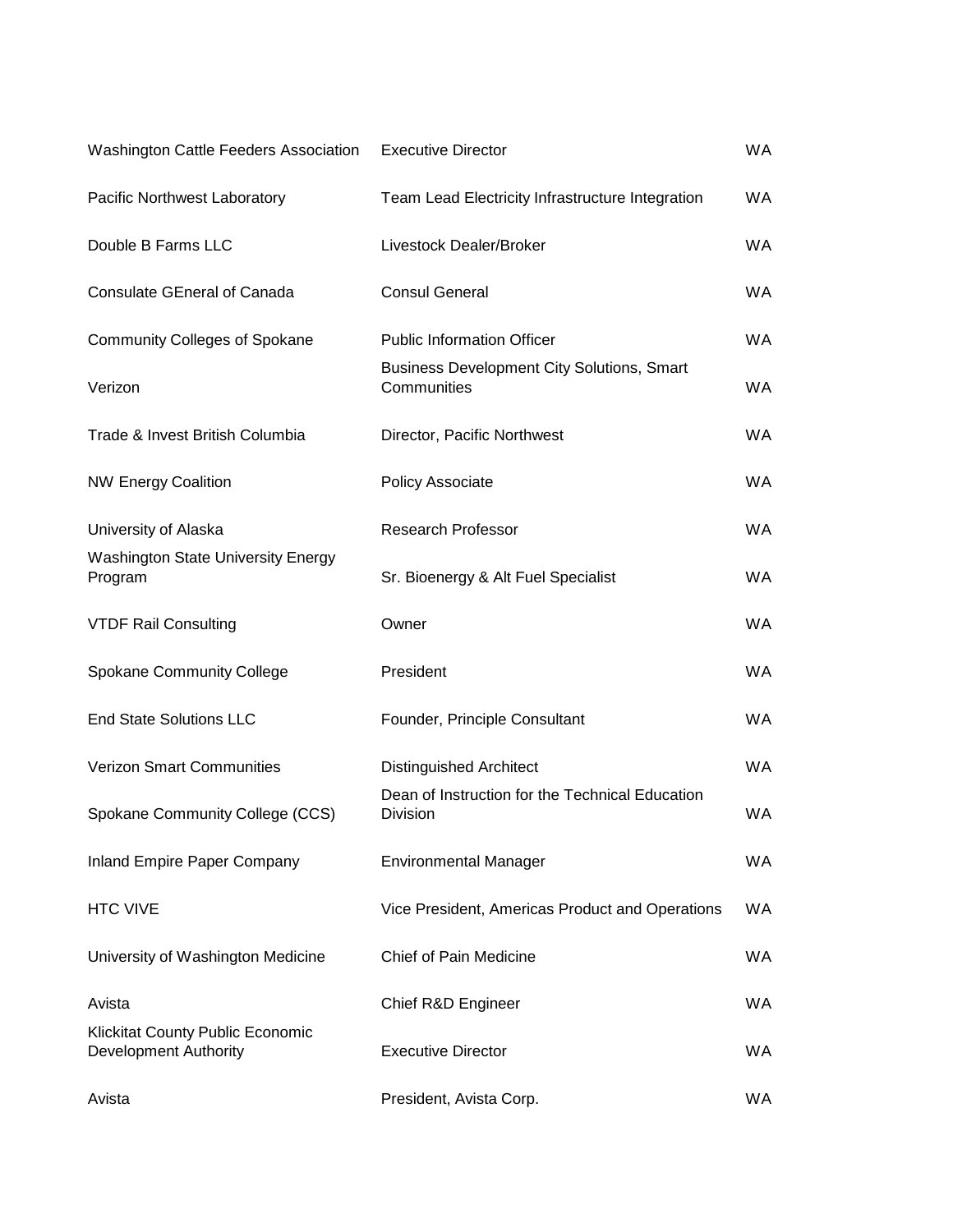| Eastern Washington University - IPPEA | <b>Executive Director</b>                                                             | <b>WA</b> |
|---------------------------------------|---------------------------------------------------------------------------------------|-----------|
| <b>Washington State Senate</b>        | Senator                                                                               | <b>WA</b> |
| University of Washington Medicine     | Director of Telemedicine                                                              | <b>WA</b> |
| University of Washington Medicine     | Associate Dean for Translational Science                                              | <b>WA</b> |
| Greater Spokane Incorporated          | Director, Government & Regulatory Affairs                                             | <b>WA</b> |
| Greater Spokane Incorporated          | Director, Business Retention, Expansion & Startup                                     | <b>WA</b> |
| Greater Spokane Incorporated          | <b>Chief Executive Officer</b>                                                        | <b>WA</b> |
| Greater Spokane Incorporated          | Director, Spokane Ag Expo & Agribusiness Investor<br><b>Relations Project Manager</b> | <b>WA</b> |
| Greater Spokane Incorporated          | <b>Chief Operations Officer</b>                                                       | <b>WA</b> |
| Senator Andy Billig                   | Legislative Aide                                                                      | <b>WA</b> |
| <b>Washington State</b>               | Senator                                                                               | <b>WA</b> |
| <b>Teck American Incorporated</b>     | Manager, Dormant Properties, Environment                                              | <b>WA</b> |
| <b>Teck American Incorporated</b>     | Project Manager, Upper Columbia River                                                 | WA        |
| Washington House of Representatives   | 27th LD State Representative                                                          | <b>WA</b> |
| Life Science Washington               | Vice President, Public Policy & External Relations                                    | <b>WA</b> |
| Greater Spokane Incorporated          | COO                                                                                   | <b>WA</b> |
| Washington Workforce Board            | <b>Communications Director</b>                                                        | WA.       |
| Washington Cattlemen's Association    | <b>Executive Vice President</b>                                                       | WA.       |
| <b>Community Colleges of Spokane</b>  | <b>Executive Director of Library Services</b>                                         | WA.       |
| Office of Governor Jay Inslee         | Sr. Policy Advisor, Transportation & Economic<br>Development                          | WA.       |
| <b>Washington State University</b>    | Associate Prof.                                                                       | WA.       |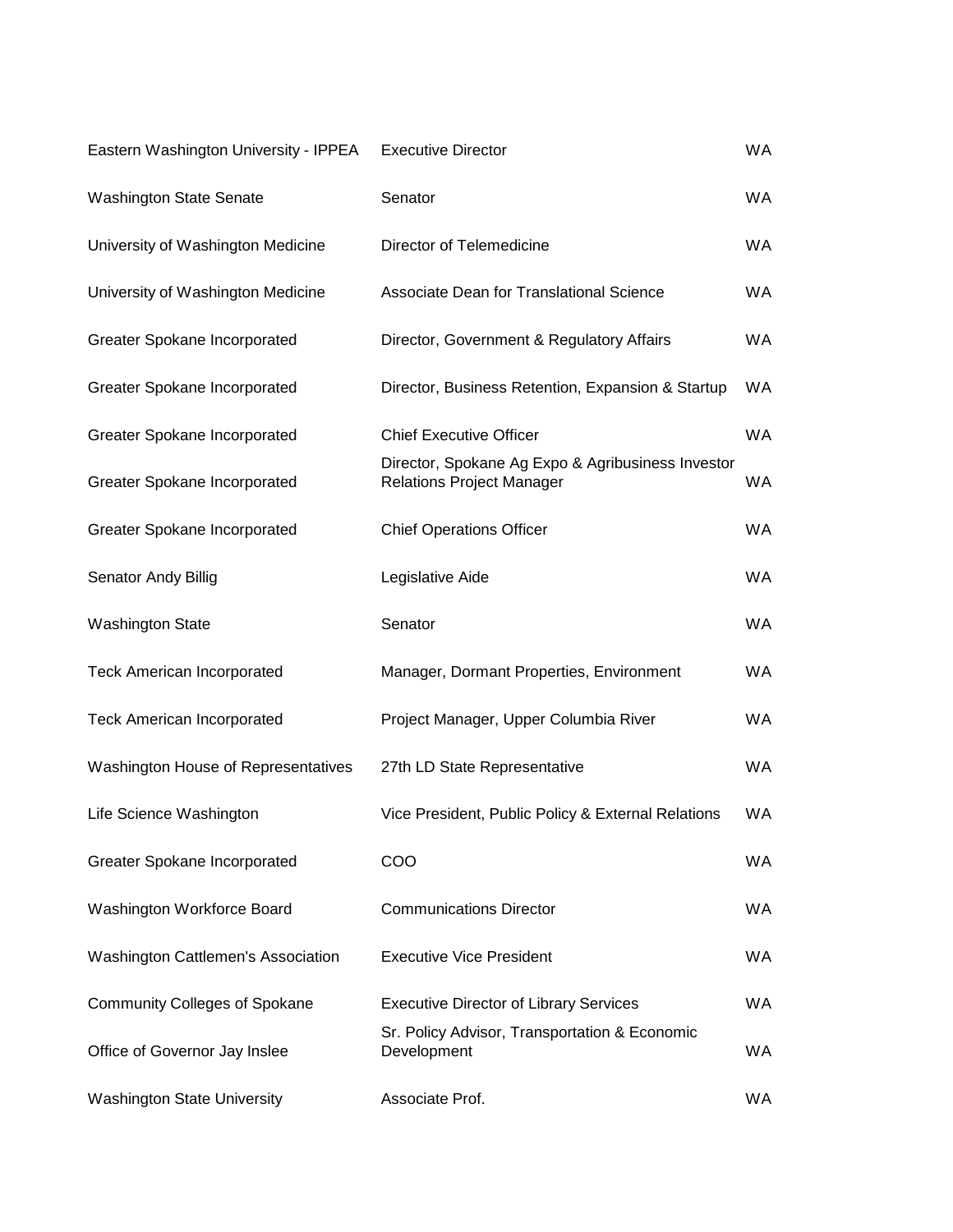| Impact Washington                                                  | <b>Account Executive</b>                                        | <b>WA</b> |
|--------------------------------------------------------------------|-----------------------------------------------------------------|-----------|
| City of Seattle/Office of Intergovernmental<br>Relations           | State Relations Director/Lobbyist                               | <b>WA</b> |
| <b>USA/Northwest Trade Adjustment</b><br><b>Assistance Center</b>  | Director, Client Development                                    | <b>WA</b> |
| DHS/NPPD/IP Region 10                                              | <b>RSOC</b>                                                     | <b>WA</b> |
| Spokane Falls Community College                                    | Student                                                         | <b>WA</b> |
| University of Washington School of<br>Medicine                     | Associate Dean                                                  | <b>WA</b> |
| <b>Water Street Public Affairs</b>                                 | <b>Managing Partner</b>                                         | <b>WA</b> |
| <b>Washington State Senate</b>                                     | Senator                                                         | WA.       |
| <b>Puget Sound Energy</b>                                          | Director of Government Affairs                                  | <b>WA</b> |
| <b>BP</b>                                                          | Assoc. Director of Government and Public Affairs                | <b>WA</b> |
| <b>WA State Legislature</b>                                        | Representative                                                  | <b>WA</b> |
| <b>Consulate General of Canada</b>                                 | <b>Political and Economic Relations Officer</b>                 | <b>WA</b> |
| Consulate-General of Japan in Seattle                              | Senior Consul                                                   | <b>WA</b> |
| <b>Washington State Housing Finance</b><br>Commission              | Director, Business Continuity                                   | <b>WA</b> |
| <b>Whitman College</b>                                             | President                                                       | <b>WA</b> |
| Consulate-General of Japan in Seattle                              | Consul                                                          | WA.       |
| <b>Spokane Community College</b>                                   | Dean of Extended Learning Division and Workforce<br>Initiatives | <b>WA</b> |
| Washington State House of<br>Represenatives                        | Washington State House Representative District 14 WA            |           |
| Association of WA Cities                                           | Government Relations Advocate                                   | <b>WA</b> |
| Seattle Police Department Washington<br><b>State Fusion Center</b> | Sergeant                                                        | WA.       |
| <b>HDR</b>                                                         | <b>Senior Vice President</b>                                    | WA.       |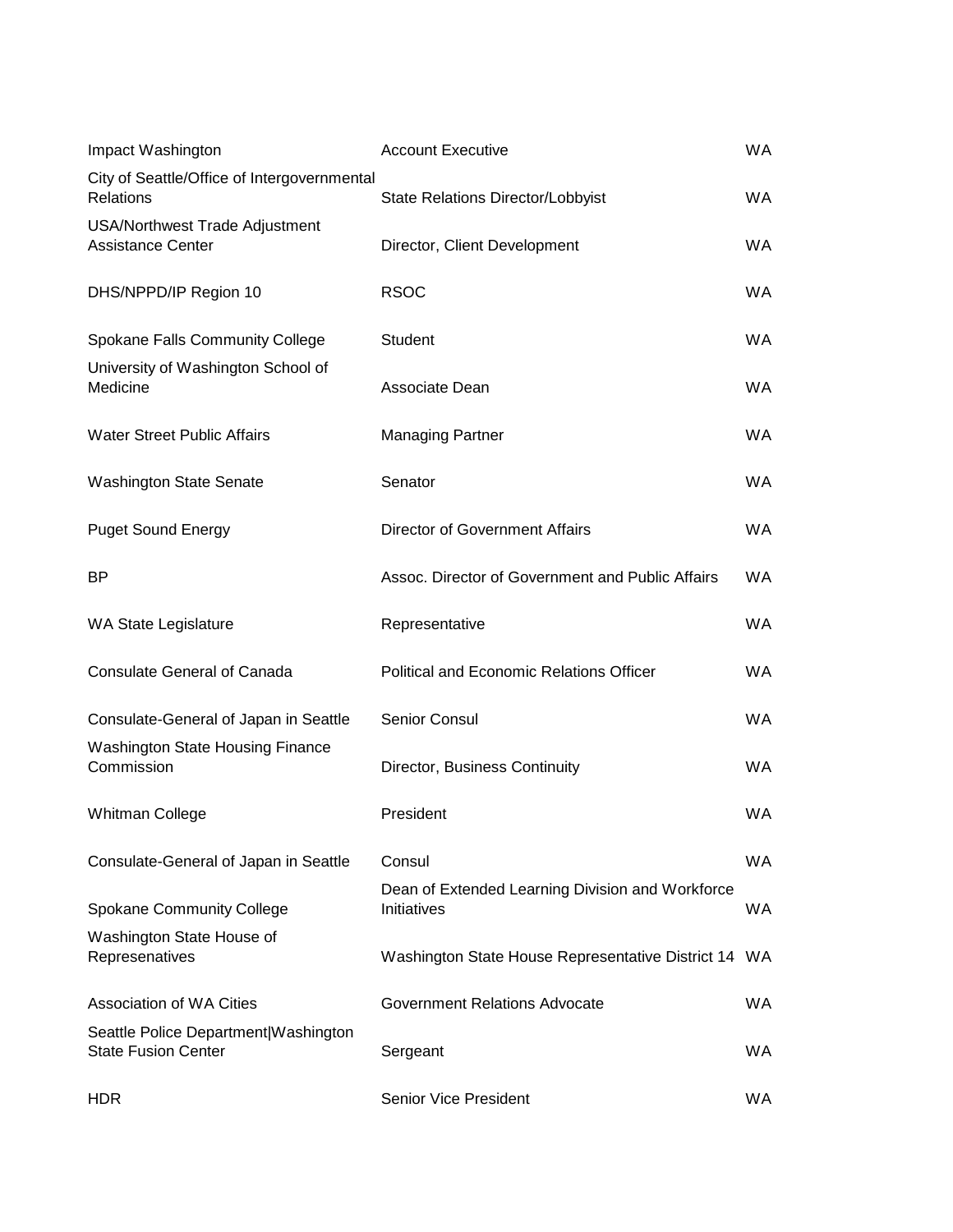| <b>USDA APHIS VS</b>                                         | Veterinary Epidemiology Officer                   | <b>WA</b> |
|--------------------------------------------------------------|---------------------------------------------------|-----------|
| Spokane Community College                                    | Volunteer                                         | <b>WA</b> |
| <b>McKinstry</b>                                             | Vice President of Engineering                     | WA.       |
| <b>Washington State University Extension</b>                 | <b>Acting Director</b>                            | <b>WA</b> |
| <b>Puget Sound Energy</b>                                    | Manager, State Government and Tribal Affairs      | <b>WA</b> |
| Pacific NorthWest Economic Region                            | Program Intern                                    | WA.       |
| WSU                                                          | <b>Distinguished Professor</b>                    | <b>WA</b> |
| Pacific NorthWest Economic Region                            | Program Intern                                    | <b>WA</b> |
| Washington State Dept. of Transportation Landscape Architect |                                                   | <b>WA</b> |
| Pacific NorthWest Economic Region                            | Program Intern                                    | <b>WA</b> |
| Pacific NorthWest Economic Region                            | Program Intern                                    | <b>WA</b> |
| Katerra                                                      | Senior Director, Advanced Materials               | WA.       |
| <b>Washington State University</b>                           | <b>Director of State Relations</b>                | <b>WA</b> |
| Pacific NorthWest Economic Region                            | Senior Program Manager                            | <b>WA</b> |
| Pacific NorthWest Economic Region                            | Director, Center for Regional Disaster Resilience | <b>WA</b> |
| Battelle / Pacific Northwest National<br>Laboratory          | Director, Community Affairs                       | WA.       |
| Battelle / Pacific Northwest National<br>Laboratory          | Director, Regional Affairs                        | WA.       |
| Pacific Northwest Economic Region                            | Summit Assistant Coordinator                      | WA.       |
| Washington State Academy of Sciences                         | <b>Executive Director</b>                         | WA.       |
| Battelle / Pacific Northwest National<br>Laboratory          | <b>Executive Director, External Affairs</b>       | WA.       |
| <b>Consulate General of Canada</b>                           | Consul & Program Manager                          | WA.       |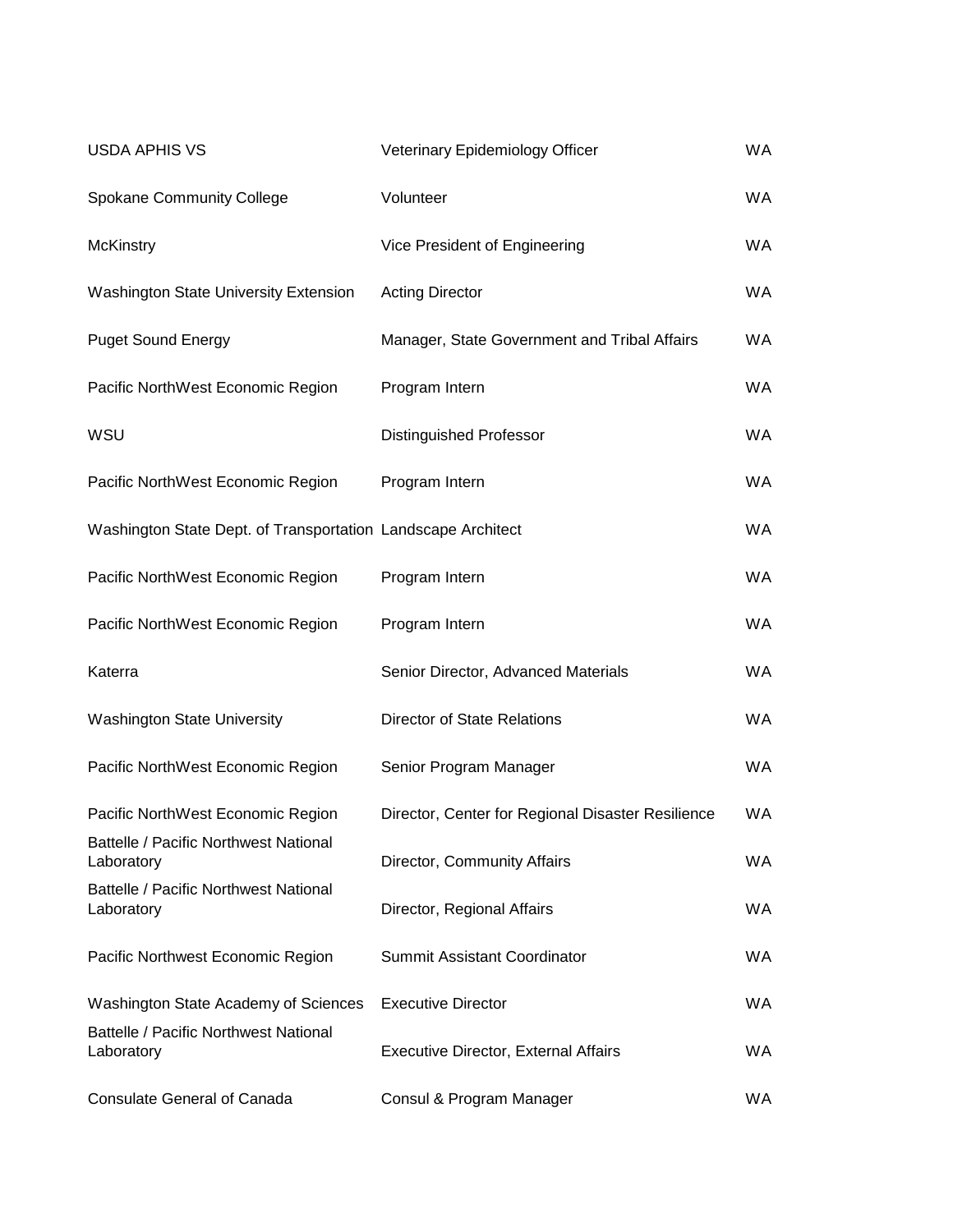| <b>Grant County Public Utilities District</b>                | Senior Manager - External Affairs &<br>Communications                                               | WA.       |
|--------------------------------------------------------------|-----------------------------------------------------------------------------------------------------|-----------|
| <b>Washington State Water Sources</b><br>Association (WSWRA) | <b>Executive Director</b>                                                                           | <b>WA</b> |
| Pacific Northwest National Laboratory                        | Deputy Director for Science and Technology                                                          | WA.       |
| Washington Association of Wheat<br>Growers                   | President (Spokane County)                                                                          | <b>WA</b> |
| Media Northwest - Owner                                      | <b>Professional Media Consultant</b>                                                                | WA.       |
| Washington Association of Wheat<br>Growers                   | <b>Executive Director</b>                                                                           | <b>WA</b> |
| <b>WA State Legislature</b>                                  | State Represenative                                                                                 | <b>WA</b> |
| Port of Whitman                                              | Commissioner                                                                                        | <b>WA</b> |
| KING-5/TEGNA                                                 | News Operations Mgr; sUAS Chief Safety Officer -<br><b>TEGNA Media</b>                              | <b>WA</b> |
| PACCAR Inc                                                   | Senior Vice President, Chief Technology Officer                                                     | <b>WA</b> |
| <b>PNWER</b>                                                 | CEO                                                                                                 | WA.       |
| Arbaugh & Associates                                         | Government Relations Consultant                                                                     | <b>WA</b> |
| State of Washington                                          | Spouse                                                                                              | WA.       |
| Washington House of Representatives                          | Representative                                                                                      | <b>WA</b> |
| Border Policy Research Institute, WWU                        | Director                                                                                            | <b>WA</b> |
| <b>Avista Utilities</b>                                      | Mgr. of WA Government Relations                                                                     | WA.       |
| House of Representatives                                     | <b>State Representative</b>                                                                         | WA.       |
| Office                                                       | Washington Recreation and Conservation Washington Invasive Species Council Executive<br>Coordiantor | WA        |
| WA Aggregates & Concrete Assn.                               | Exec. Director                                                                                      | <b>WA</b> |
| <b>Community Colleges of Spokane</b>                         | Chancellor                                                                                          | WA        |
| Drmatthews, LLC                                              | Principle                                                                                           | WA        |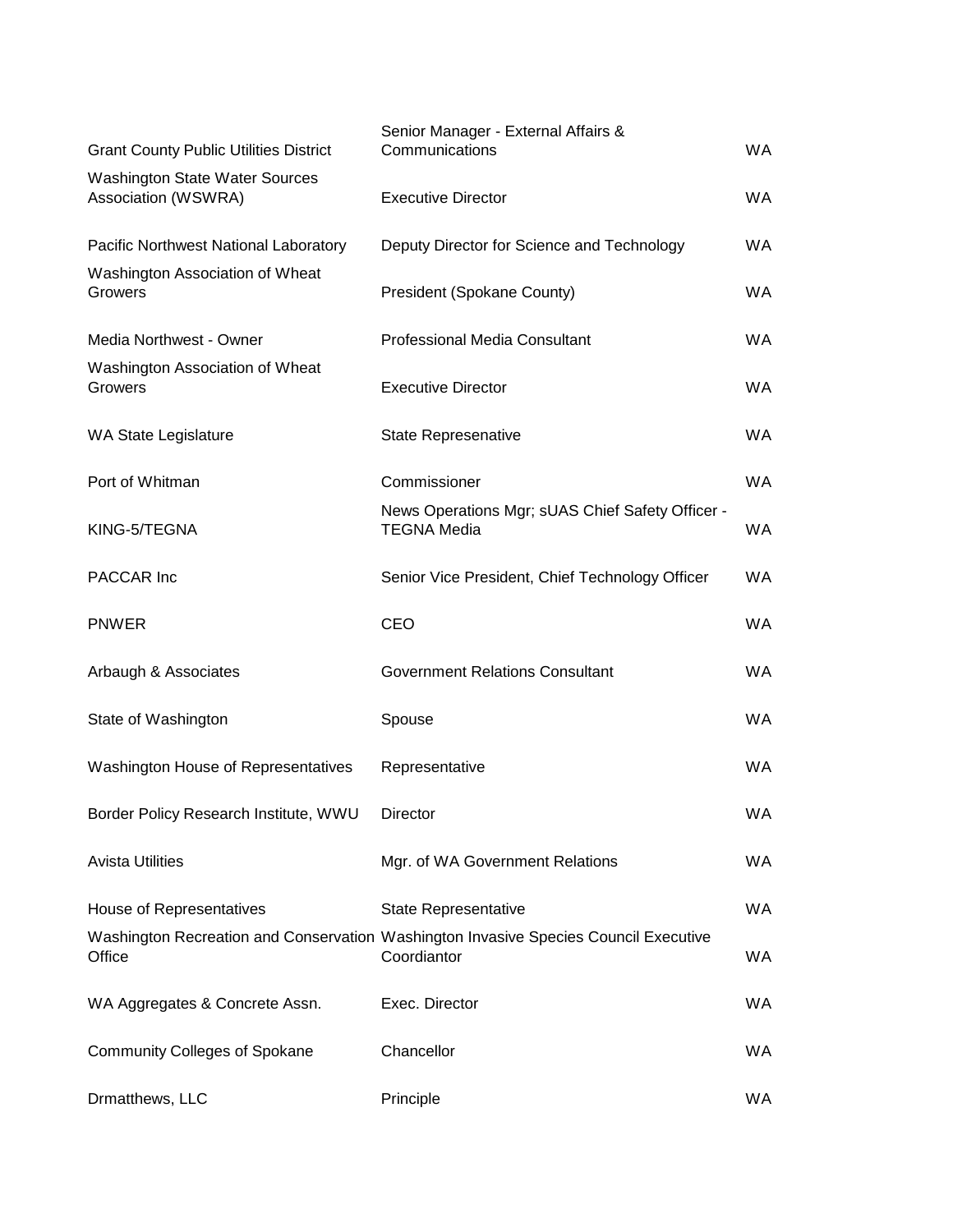| King County Department of Elections    | Director                                                | <b>WA</b> |
|----------------------------------------|---------------------------------------------------------|-----------|
| Eastern Washington University          | President                                               | <b>WA</b> |
| Eastern Washington University          | Chief of Staff                                          | <b>WA</b> |
| Eastern Washington University          | Chief of Staff                                          | WA.       |
| Pacific Pile & Marine                  | <b>Project Management</b>                               | WA.       |
| Microsoft                              | Director, Government Affairs                            | <b>WA</b> |
| <b>Cascade Government Affairs</b>      | Attorney                                                | <b>WA</b> |
| <b>Cascade Government Affairs</b>      | Attorney                                                | WA.       |
| Expeditors International of Washington | <b>Risk Control Analyst</b>                             | <b>WA</b> |
| Expeditors International of Washington | Program Manager Cybersecurity                           | WA.       |
| <b>Cowlitz PUD</b>                     | Director of Regulatory & Regional Affairs               | <b>WA</b> |
| <b>TVW</b>                             | Director of Corporate Support                           | <b>WA</b> |
| <b>Washington State Senate</b>         | Senator                                                 | <b>WA</b> |
| <b>Covington Water District</b>        | <b>Business Analyst</b>                                 | WA        |
| Washington State Legislature           | State Representative                                    | <b>WA</b> |
| U.S. Consulate General Vancouver       | <b>Consul General</b>                                   | WA.       |
| <b>Washington State Senate</b>         | <b>Staff Counsel</b>                                    | <b>WA</b> |
| Washington PUD Association             | <b>Executive Director</b>                               | <b>WA</b> |
| Washington PUD Association             | <b>Communications &amp; Government Affairs Director</b> | <b>WA</b> |
| Washington PUD Association             | <b>Policy Director</b>                                  | WA.       |
| Washington PUD Association             | <b>Government Relations Specialist</b>                  | WA.       |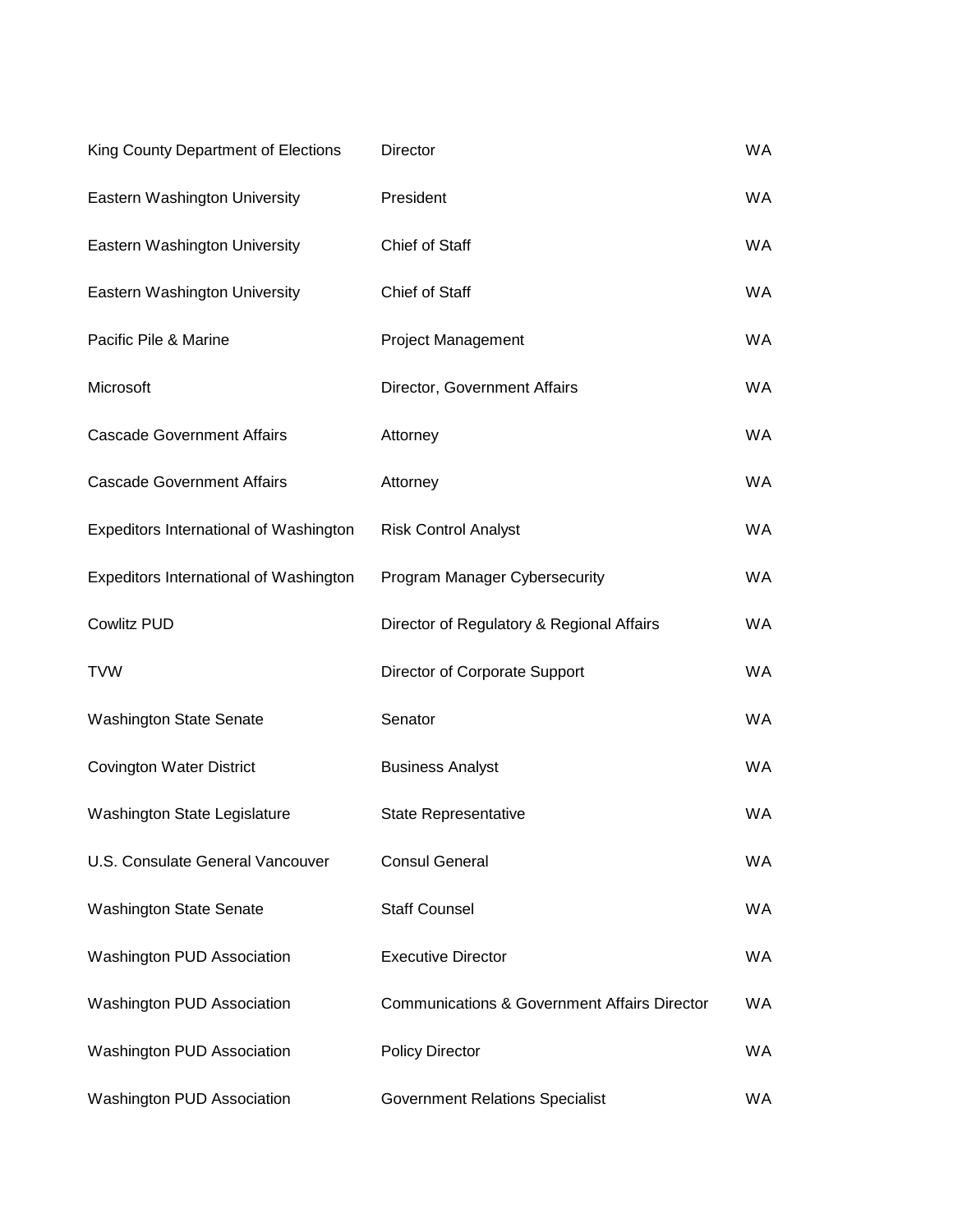| <b>Washington State Senate</b>                                     | <b>Staff Counsel</b>                                                 | <b>WA</b> |
|--------------------------------------------------------------------|----------------------------------------------------------------------|-----------|
| Gonzaga University                                                 | President                                                            | <b>WA</b> |
| <b>PEMCO</b> Insurance                                             | <b>Government Affairs Director</b>                                   | <b>WA</b> |
| Microsoft                                                          | Director, Government Affairs                                         | <b>WA</b> |
| Consulate-General of Japan in Seattle                              | <b>Consul General</b>                                                | <b>WA</b> |
| Consulate-General of Japan in Seattle                              | Consul                                                               | <b>WA</b> |
| All Aboard Washington                                              | <b>Government Affairs Director</b>                                   | <b>WA</b> |
| <b>Washington State Senate</b>                                     | Senator                                                              | <b>WA</b> |
| Strategies 360<br>םוטנוופוווטטע טו בטטטוווטנועס בוועוווספוס        | Director of Communications and Public Policy                         | <b>WA</b> |
| and Trainmen - Washington State<br>Legislative Board               | Chairperson                                                          | <b>WA</b> |
| <b>SMART</b> union Transportation<br>Division/United Transp. Union | Wash. State Legislative Director                                     | <b>WA</b> |
| <b>Washington Tourism Alliance</b>                                 | <b>Government Relations Consultant</b>                               | <b>WA</b> |
| University of Washington Tacoma                                    | Chancellor                                                           | <b>WA</b> |
| Border Policy Research Institute, WWU                              | <b>Cross-Border Visiting Scholar</b>                                 | <b>WA</b> |
| <b>BNSF Railway Company</b>                                        | <b>Public Affairs Director</b>                                       | <b>WA</b> |
| <b>BNSF Railway Company</b>                                        | Regional Assistant Vice President State<br><b>Government Affairs</b> | WA.       |
| Washington State Legislature                                       | Senator                                                              | <b>WA</b> |
| <b>Washington State Transportation</b><br>Commission               | <b>Executive Director</b>                                            | WA.       |
| Washington Department of Fish and<br>Wildlife                      | State Wildlife Veterinarian                                          | WA.       |
| <b>Cleantech Alliance</b>                                          | President & CEO                                                      | WA.       |
| <b>USDA</b>                                                        | <b>USDA Port Veterinary Medical Officer</b>                          | WA        |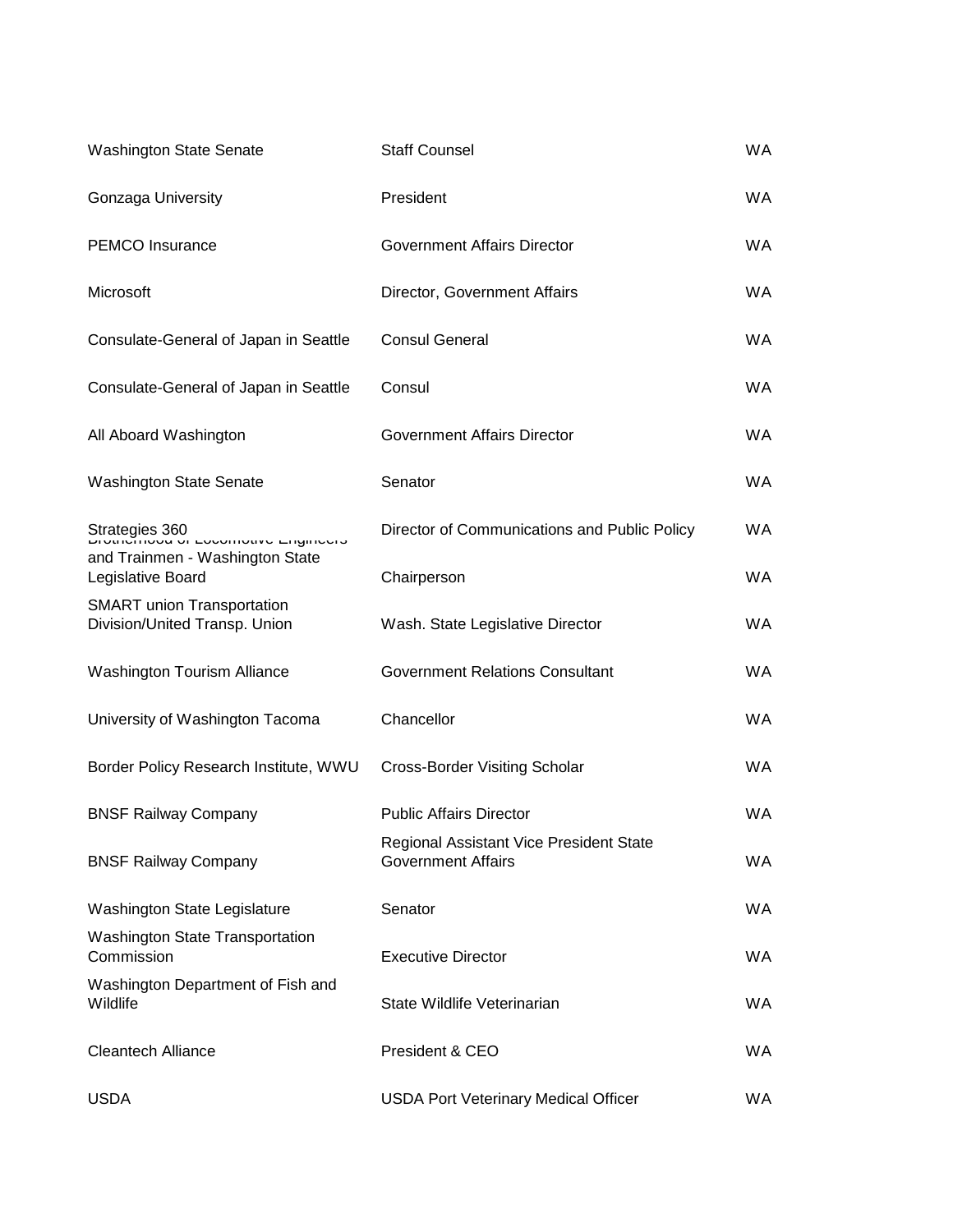| Consulate General of Japan in Seattle         | Coordinator                                                             | <b>WA</b> |
|-----------------------------------------------|-------------------------------------------------------------------------|-----------|
| Columbia River Gorge Commission               | <b>Executive Director</b>                                               | <b>WA</b> |
| WA State Legislature                          | <b>WA State Senator</b>                                                 | <b>WA</b> |
| Seattle FBI                                   | Assistant Weapons of Mass Destruction<br>Coordinator                    | <b>WA</b> |
| Department of Natural Resources               | <b>Commissioner of Public Lands</b>                                     | <b>WA</b> |
| Washington State Legislature                  | Legislative Assistant                                                   | <b>WA</b> |
| Evernym                                       | <b>Chief Trust Officer</b>                                              | <b>WA</b> |
| <b>Whitworth University</b>                   | President                                                               | <b>WA</b> |
| Pacific NorthWest Economic Region             | Jennifer Grosman                                                        | <b>WA</b> |
| <b>WSDOT</b>                                  | Freight & Rail Planning Program Manager                                 | WA.       |
| <b>Thurston County</b>                        | <b>Emergency Management Coordinator</b>                                 | <b>WA</b> |
| Avista Corp.                                  | Sr. Dir. of Government Relations                                        | <b>WA</b> |
| <b>Emergency Management Division</b>          | <b>Cyber Security Manager</b>                                           | <b>WA</b> |
| Concrete BC                                   | Director                                                                | <b>WA</b> |
| <b>Pinaccle Foods</b>                         | Senior Director - Food Safety & Quality                                 | <b>WA</b> |
| <b>Continental Mills</b>                      | Senior Vice President of Operations                                     | <b>WA</b> |
| Washington State Department of<br>Agriculture | Assistant State Veterinarian                                            | WA.       |
| Washington State Department of<br>Agriculture | State Veterinarian                                                      | WA.       |
| Washington State Department of<br>Agriculture | <b>Field Veterinarian</b>                                               | WA.       |
| Alaska Airlines                               | State & Local Government Affairs Manager                                | WA.       |
| University of Washington                      | Program Manager Pacific Northwest Canadian<br><b>Studies Consortium</b> | WA.       |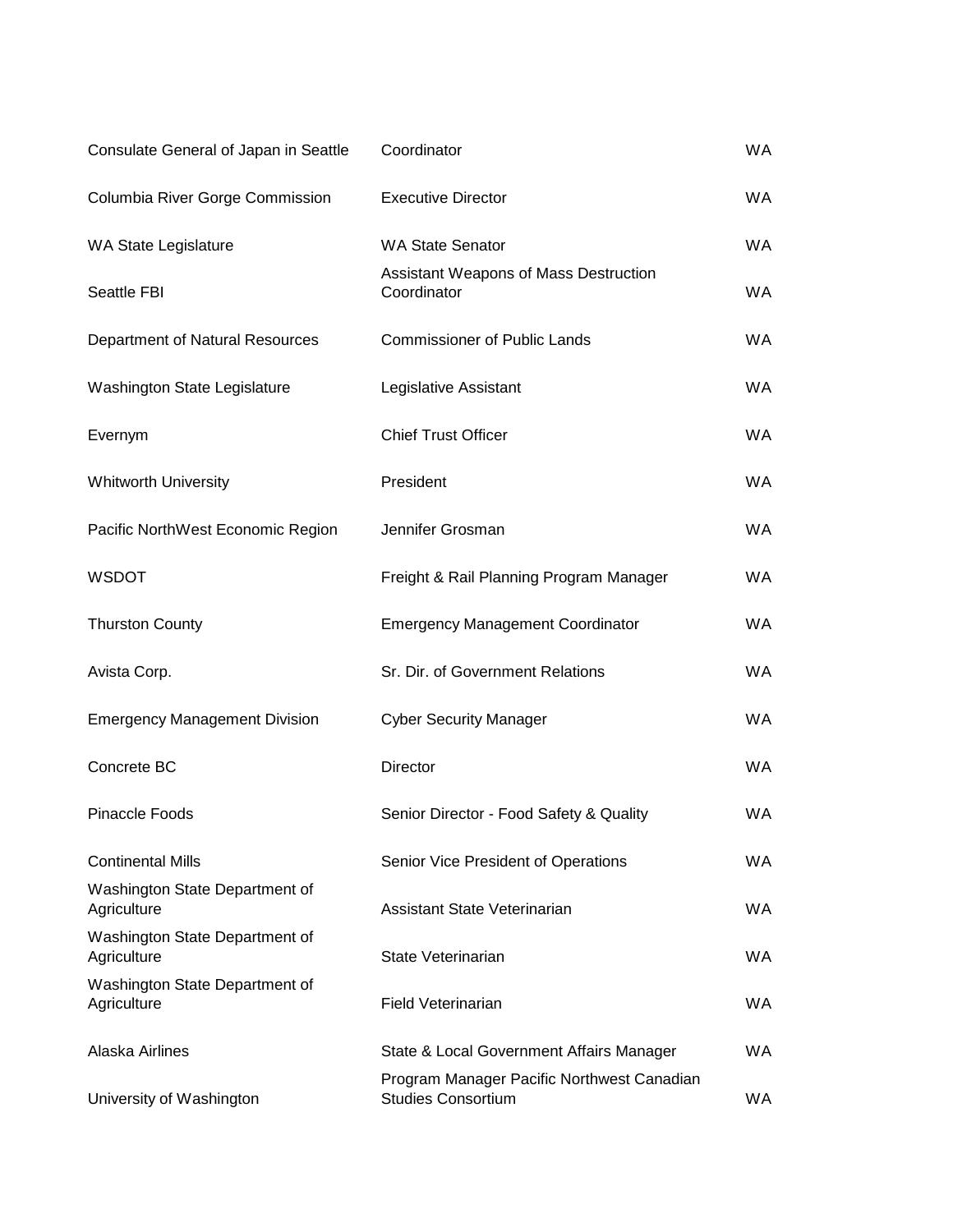| Pacific NW Economic Region                                                  | Volunteer                                                                       | <b>WA</b> |
|-----------------------------------------------------------------------------|---------------------------------------------------------------------------------|-----------|
| WSU Health Sciences Spokane                                                 | Chancellor                                                                      | <b>WA</b> |
| University of Washington                                                    | Director of Spokane and Eastern Washington<br><b>Relations</b>                  | <b>WA</b> |
| University of Washington                                                    | <b>VP External Affairs</b>                                                      | <b>WA</b> |
| <b>PNWER</b>                                                                | Program Coordinator                                                             | <b>WA</b> |
| University of Washington                                                    | <b>Director of State Relations</b>                                              | <b>WA</b> |
| University of Washington                                                    | Assistant to the Director of Spokane and Eastern<br><b>Washington Relations</b> | <b>WA</b> |
| <b>UW Medicine</b>                                                          | Director of Government Relations                                                | WA.       |
| Spokane Community College                                                   | <b>Vice President of Student Services</b>                                       | <b>WA</b> |
| Office of Columbia River - Washington<br><b>State Department of Ecology</b> | Program Director                                                                | WA.       |
| <b>Yakama Nation</b>                                                        | <b>Tribal Council Chairman</b>                                                  | <b>WA</b> |
| Pacific Northwest Economic Region                                           | <b>Chief Operating Officer</b>                                                  | <b>WA</b> |
| NewsData, LLC                                                               | Reporter                                                                        | <b>WA</b> |
| <b>Tacoma Public Utilities</b>                                              | <b>State Relations Manager</b>                                                  | <b>WA</b> |
| University of Washington                                                    | President                                                                       | <b>WA</b> |
| Enterprise Initiatives, Inc. & AUVSI<br>Cascade Chapter                     | President                                                                       | WA.       |
| Columbia Basin Hydro                                                        | <b>General Manager</b>                                                          | WA.       |
| Government of Yukon                                                         | Manager, Marketing & Communications                                             | YT        |
| <b>Yukon Government</b>                                                     | <b>Assistant Deputy Minister</b>                                                | YT        |
| <b>Yukon First Nation Chamber of</b><br>Commerce                            | Membership & Project Coordinator                                                | YT        |
| Yukon First Nation Chamber of<br>Commerce                                   | President                                                                       | YT        |